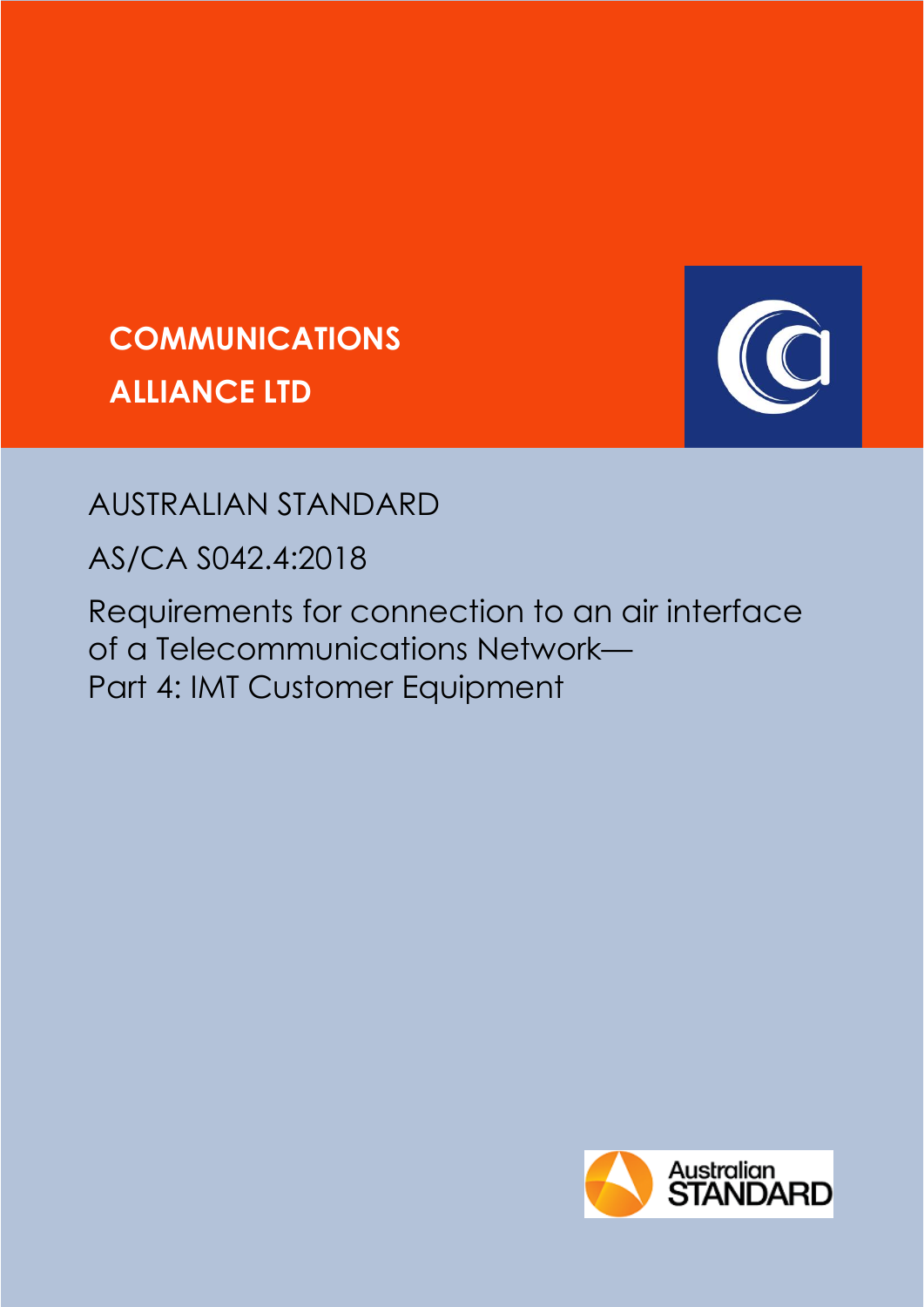#### **Australian Standard –** *Requirements for connection to an air interface of a Telecommunications Network— Part 4: IMT Customer Equipment*

This Standard was issued in draft form for public comment as DR AS/CA S042.4:2017

First published as AS/CA S042.4:2010 Second edition as AS/CA S042.4:2015, published on 26 February 2015 Third edition as AS/CA S042.4:2018, published on 12 April 2018

ISBN: 1 74000 454 X

**Communications Alliance Ltd (formerly Australian Communications Industry Forum Ltd) was formed in 2006 to provide a unified voice for the Australian communications industry and to lead it into the next generation of converging networks, technologies and services.**

#### **Disclaimers**

- 1. Notwithstanding anything contained in this Standard:
	- (a) Communications Alliance disclaims responsibility (including where Communications Alliance or any of its officers, employees, agents or contractors has been negligent) for any direct or indirect loss, damage, claim, or liability any person may incur as a result of any:
		- (i) reliance on or compliance with this Standard;
		- (ii) inaccuracy or inappropriateness of this Standard; or
		- (iii) inconsistency of this Standard with any law; and
	- (b) Communications Alliance disclaims responsibility (including where Communications Alliance or any of its officers, employees, agents or contractors has been negligent) for ensuring compliance by any person with this Industry.
- 2. The above disclaimers will not apply to the extent they are inconsistent with any relevant legislation.

#### **Copyright**

#### © Communications Alliance Ltd 2018

This document is copyright and must not be used except as permitted below or under the Copyright Act 1968. You may reproduce and publish this document in whole or in part for your or your organisation's own personal or internal compliance, educational or non-commercial purposes. You must not alter or amend this document in any way. You must not reproduce or publish this document for commercial gain without the prior written consent of Communications Alliance. Organisations wishing to reproduce or publish this document for commercial gain (i.e. for distribution to subscribers to an information service) should apply to Communications Alliance by contacting the Communications Alliance Commercial Manager at info@commsalliance.com.au.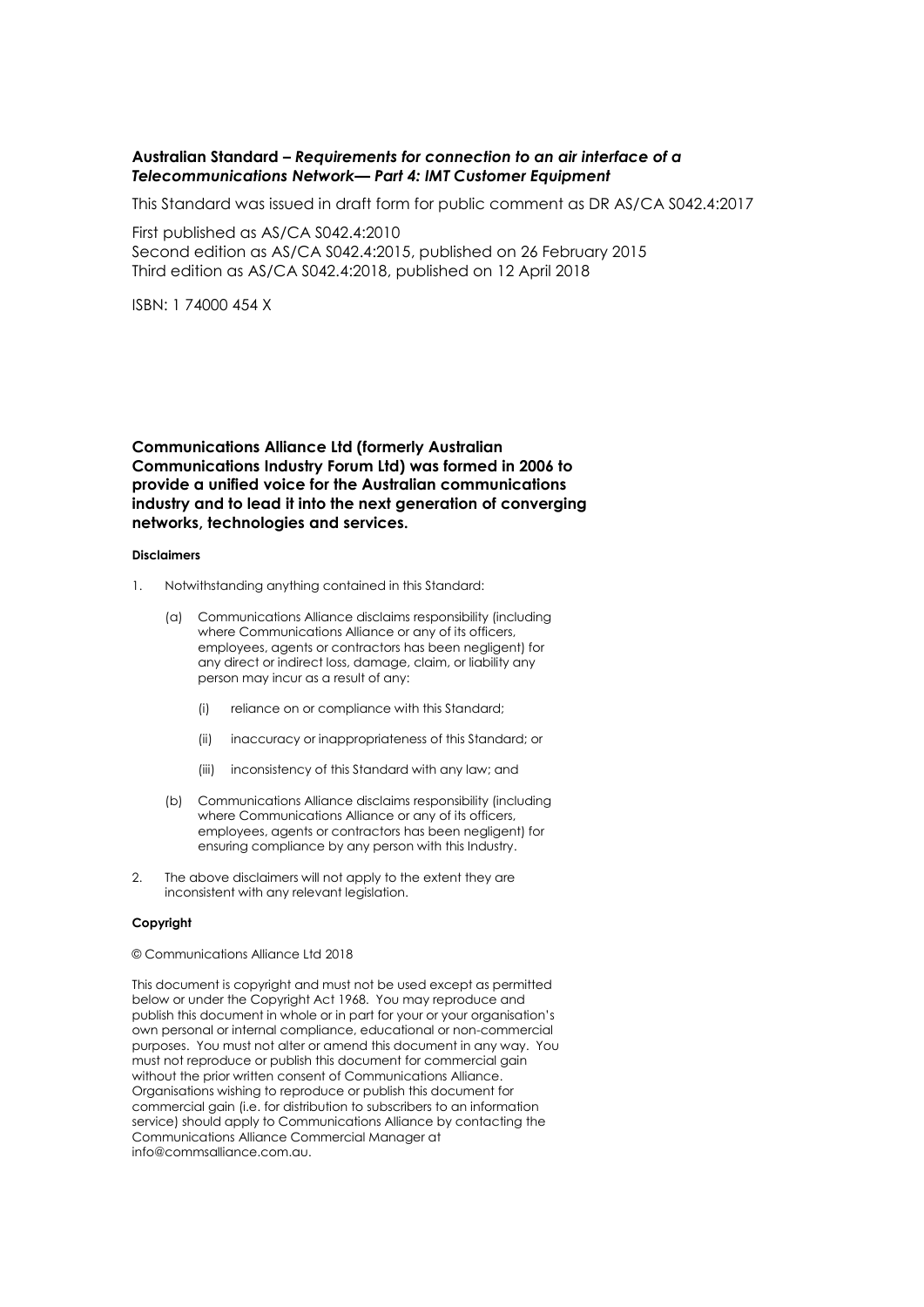## **FOREWORD**

#### **General**

This Standard was prepared by Communications Alliance and most recently revised by the WC72 : *New Cellular and IMT Customer Equipment Requirements* Working Committee. It is one of a series of Telecommunication Standards developed under the Memorandum of Understanding between the Australian Communications Authority (ACA) and the Australian Communications Industry Forum (ACIF).

Note: On 1 July 2005 the ACA became the Australian Communications and Media Authority (ACMA) and the Memorandum of Understanding continues in effect as if the reference to the ACA were a reference to ACMA. Communications Alliance was formed in 2006 and continues the functions previously fulfilled by ACIF.

This Standard is a revision of AS/CA S042.4: 2015 *Requirements for connection to an air interface of a Telecommunications Network— Part 4: IMT Customer Equipment*. It is the result of a consensus among representatives on the Communications Alliance Working Committee to produce it as an Australian Standard.

The requirements in this Standard are consistent with the aims of s376 of the *Telecommunications Act 1997*. Specifically these aims are—

- (a) protecting the integrity of a telecommunications network or facility;
- (b) protecting the health and safety of persons;
- (c) ensuring access to emergency services; and
- (d) ensuring interoperability with a standard telephone service (STS).

It should be noted that some Customer Equipment (CE) may also need to comply with requirements in other Standards or other Parts of this Standard.

The Standard should be read in conjunction with *AS/CA S042.1: General.*

Applicable electrical safety Standards, EMC, Radiocommunications and EMR Standards may apply under Commonwealth or State/Territory laws, or both.

#### **Intellectual property rights**

Equipment which is manufactured to comply with this Standard may require the use of technology which is protected by patent rights in Australia. Questions about the availability of such technology, under licence or otherwise, should be directed to the patent holder or Australian licensee (if known) or through enquiry at IP Australia which incorporates the Patent, Designs and Trade Marks and Offices. Further information can be found at www.ipaustralia.gov.au.

#### **Standards revision**

Australian Standards (AS/ACIF and AS/CA Standards) developed by Communications Alliance, are updated according to the needs of the industry, by amendments or revision. Users of these Standards should make sure that they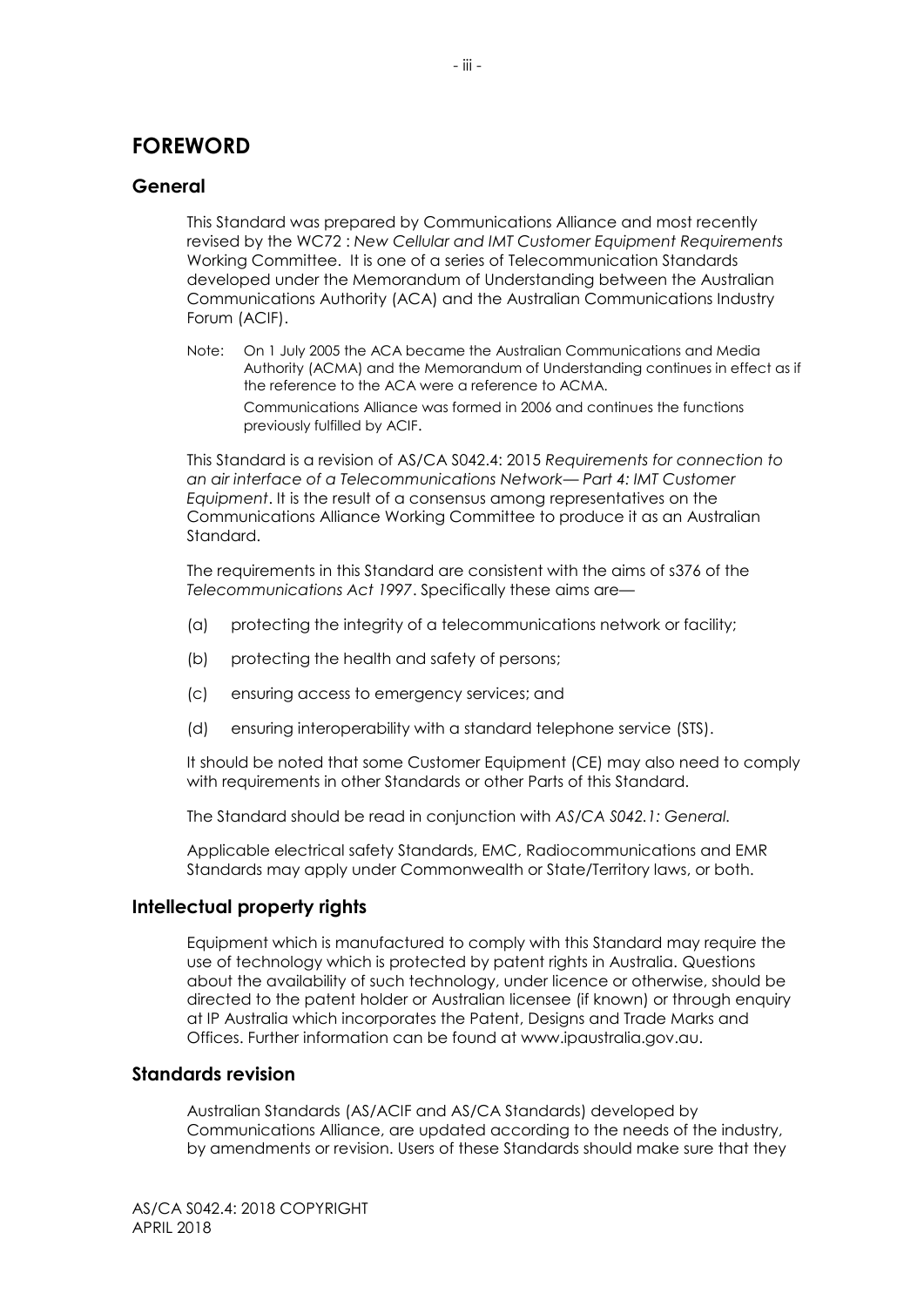possess the latest amendments or editions. Representations concerning the need for a change to this AS/CA Standard should be addressed to—

The Project Manager Customer Equipment and Cable Reference Panel Communications Alliance PO Box 444 Milsons Point NSW 1565

#### **Regulatory notice**

Upon publication, this technical standard has effect under the *Telecommunications (Labelling Notice for Customer Equipment and Customer Cabling) Instrument 2015* made by the Australian Communications and Media Authority.

The ACMA also publishes Radiocommunications Advisory Guidelines and Determinations under the *Radiocommunications Act 1992* from time to time for managing interference in certain frequency bands.

The ACMA is a Commonwealth authority with statutory powers to impose requirements concerning telecommunications Customer Equipment and Customer Cabling.

The ACMA requires Australian manufacturers and importers, or their Australian agents, of specified items of Customer Equipment and Customer Cabling to establish compliance with Standards such as this. Items are required to be labelled in accordance with the applicable labelling notices.

Details on current compliance arrangements can be obtained from the ACMA website at http://www.acma.gov.au or by contacting the ACMA below at:

Australian Communications and Media Authority PO Box 13112 Law Courts PO Melbourne VIC 8010 Australia

Telephone: +61 3 9963 6800 Facsimile: +61 3 9963 6899 TTY: +61 3 9963 6948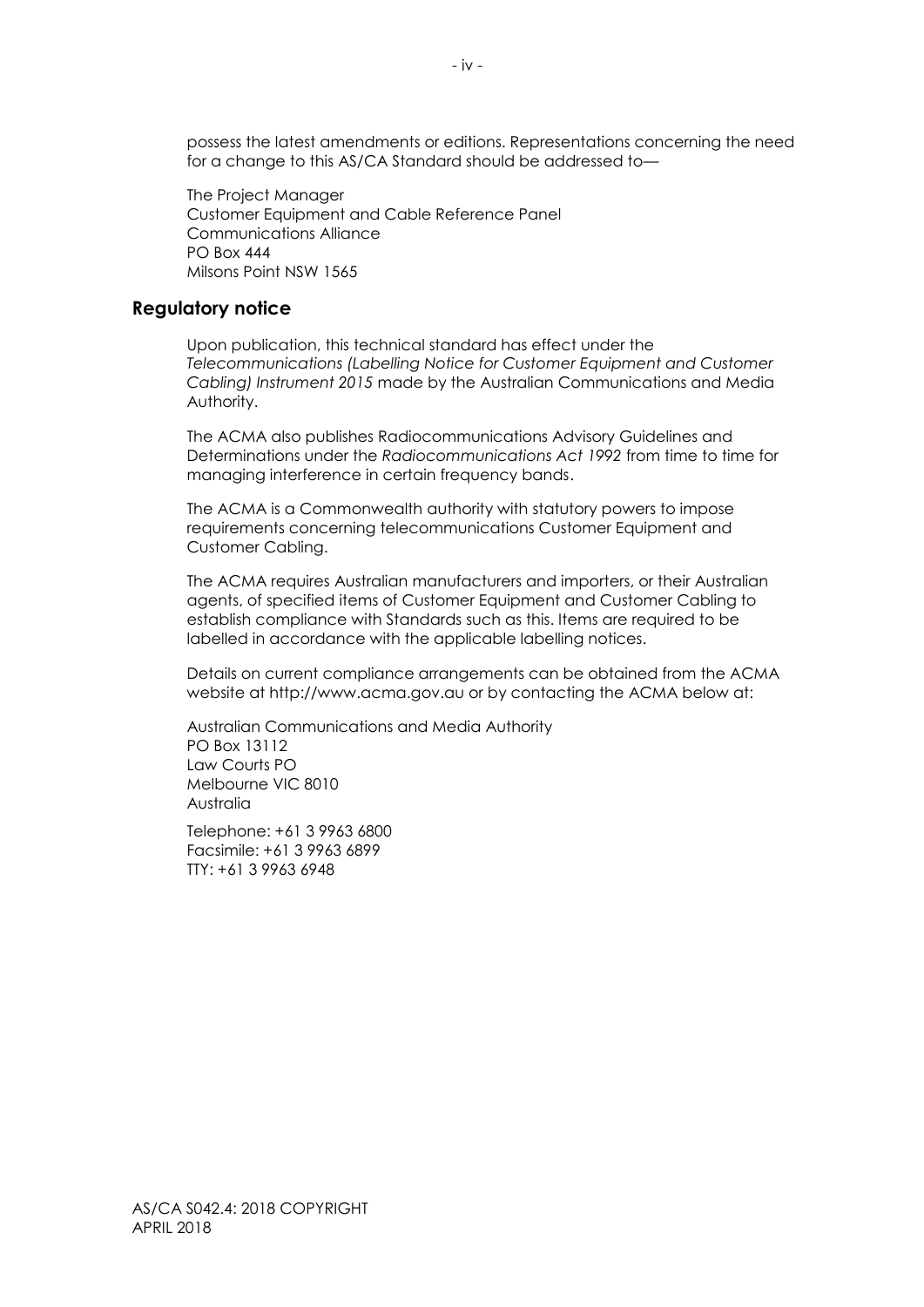## **INTRODUCTION**

This introduction for the AS/CA S042.4:2018 *Requirements for connection to an air interface of a Telecommunications Network— Part 4: IMT Customer Equipment*  Standard is not an authoritative section of this Standard and is only provided as guidance for the user of the Standard to outline its objectives, and the factors that have been taken into account in its development and to list the principle differences between the new and the previous edition.

The reader is directed to the clauses of this Standard for the specific requirements and to the ACMA for the applicable telecommunications labelling and compliance arrangements.

Note: Further information on the telecommunications labelling and compliance arrangements can be found in *the Telecommunications (Labelling Notice for Customer Equipment and Customer Cabling) Instrument 2015* (the TLN) can be obtained from the ACMA website at www.acma.gov.au.

The objective of Part 4 is to provide the basic compliance requirements and associated test methods for IMT CE in order to comply with the regulatory arrangements for such CE in Australia.

The objective of this revision is to align the Band 28 requirements for RF compatibility, network integrity and interoperability with the STS, with the latest version of the ETSI EN 301 908-13 Standard.

The principal differences between this edition of AS/CA S042.4 and the previous edition are—

- (a) replacing the ETSI TS 136 101 Standard with ETSI EN 301 908-13 as the means to comply with Band 28 requirements;
- (b) updating the references to the ETSI Standards and ITU-T Recommendations with the latest versions;
- (c) ensuring alignment with ETSI Standards as called up under the European Radio Equipment Directive (RED) which was published in the Official Journal of the European Commission on 22 May 2014; and
- (d) new requirements for Carrier Aggregation, NB IoT, Cat M1 and V2X technologies.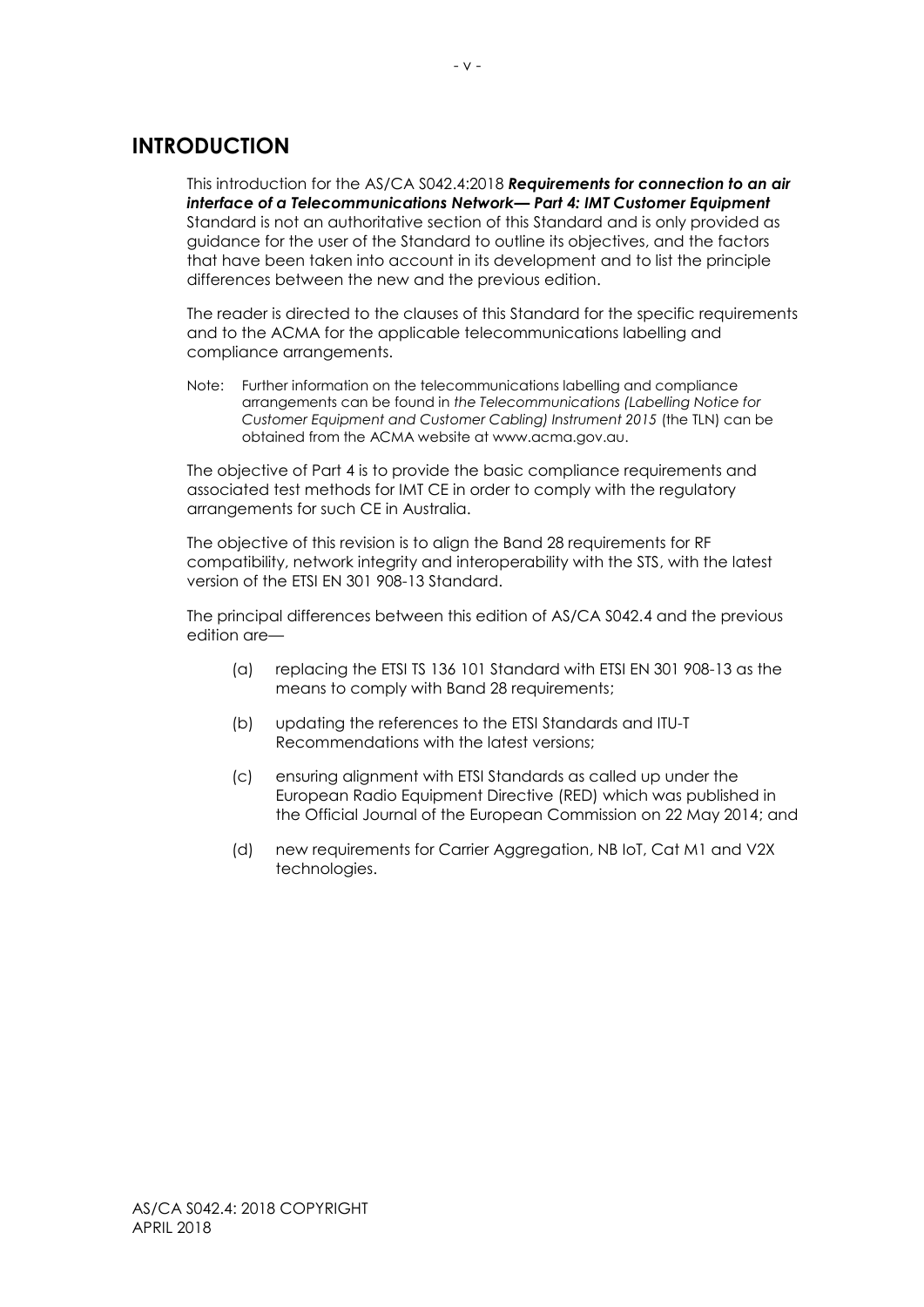## **TABLE OF CONTENTS**

|     |                      | <b>INTERPRETATIVE GUIDELINES</b>     | 1           |
|-----|----------------------|--------------------------------------|-------------|
| 1.1 |                      | <b>Categories of requirements</b>    | 1           |
| 1.2 |                      | <b>Compliance statements</b>         | 1           |
| 1.3 |                      | Definitions, expressions and terms   |             |
| 1.4 | <b>Notes</b>         |                                      |             |
| 1.5 | <b>References</b>    |                                      |             |
| 1.6 |                      | <b>Units and symbols</b>             | 1           |
| 1.7 |                      | <b>Parts of Standards</b>            | $\mathbf 2$ |
|     | <b>SCOPE</b>         |                                      | 3           |
|     | <b>REFERENCES</b>    |                                      | 4           |
|     |                      | <b>ABBREVIATIONS AND DEFINITIONS</b> | 8           |
| 4.1 | <b>Abbreviations</b> |                                      | 8           |
| 4.2 | <b>Definitions</b>   |                                      | 8           |
|     | 4.2.1                | <b>Carrier Aggregation</b>           | 8           |
|     | 4.2.2                | Cat M1                               | 8           |
|     | 4.2.3                | NB-IoT                               | 8           |
|     | 4.2.4                | V2X                                  | 9           |
|     | <b>REQUIREMENTS</b>  |                                      | 10          |
| 5.1 | <b>UTRA FDD</b>      |                                      | 10          |
|     | 5.1.1                | Applicability                        | 10          |
|     | 5.1.2                | <b>IMEI</b> security                 | 10          |
|     | 5.1.3                | Core protocol specifications         | 10          |
|     | 5.1.4                | FCC UTRA Band 5                      | 10          |
|     | 5.1.5                | <b>RED UTRA Bands</b>                | 11          |
| 5.2 |                      | <b>E-UTRA FDD and E-UTRA TDD</b>     | 11          |
|     | 5.2.1                | Applicability                        | 11          |
|     | 5.2.2                | <b>IMEI</b> security                 | 11          |
|     | 5.2.3                | Core Protocol Specifications         | 11          |
|     | 5.2.4                | Single carrier                       | 12          |
|     | 5.2.5                | <b>Carrier Aggregation</b>           | 13          |
|     | 5.2.6                | Cellular Internet of Things          | 14          |
|     | 5.2.7                | V2X                                  | 15          |
| 5.3 |                      | <b>OFDMA TDD WMAN</b>                | 16          |
|     | 5.3.1                | Applicability                        | 16          |
|     | 5.3.2                | <b>PKC</b> security                  | 16          |
|     | 5.3.3                | TDD Band Class 3 (2.5 GHz)           | 16          |
|     | 5.3.4                | TDD Band Class 5 (3.5 GHz)           | 16          |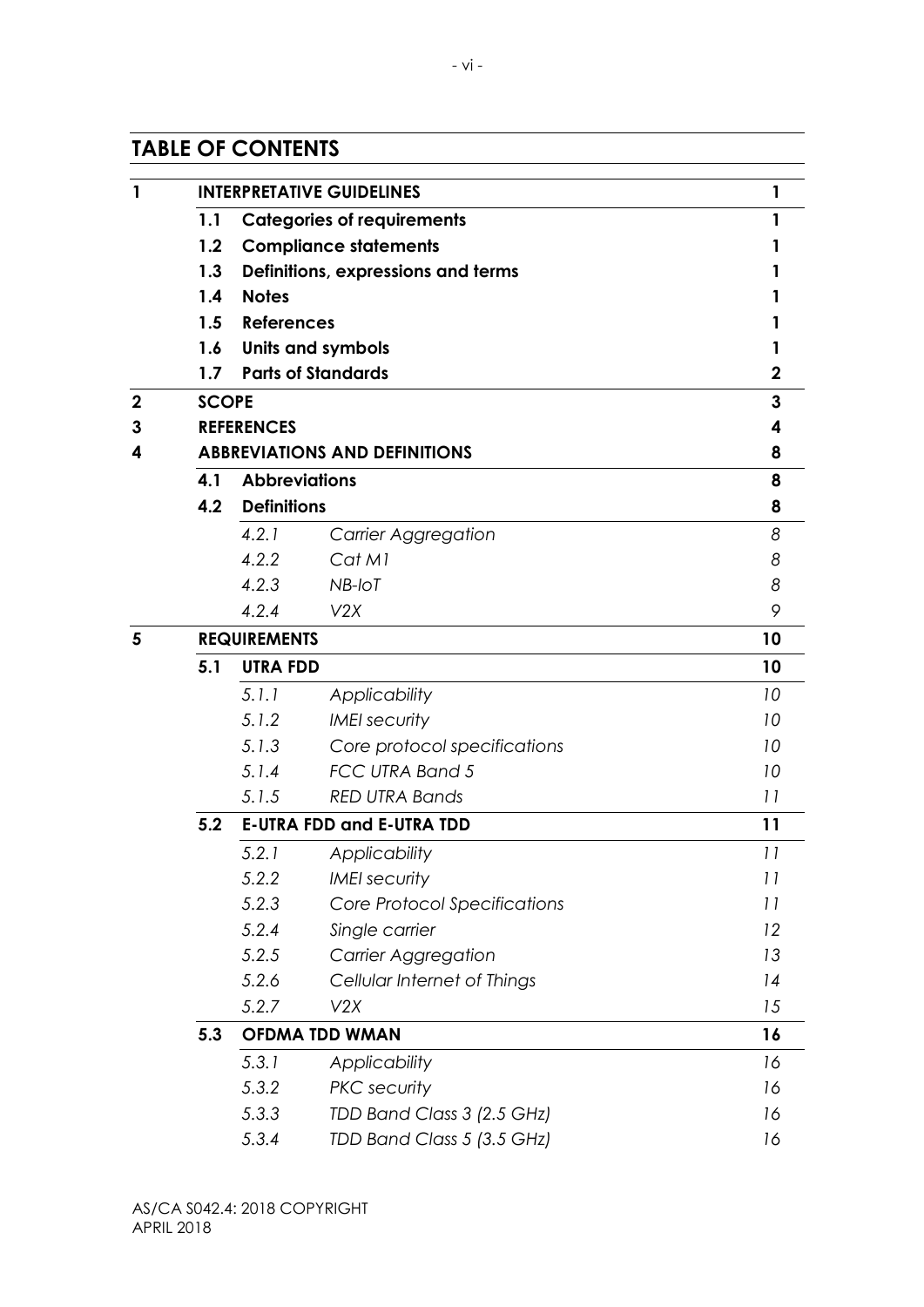|                     |     | <b>TESTING</b>                               |  |
|---------------------|-----|----------------------------------------------|--|
|                     | 6.1 | Verification of compliance with requirements |  |
| <b>PARTICIPANTS</b> |     | 1 C                                          |  |

## **TABLES**

|    | <b>UTRA Band under FCC Rules</b>          | 10 |
|----|-------------------------------------------|----|
| 2  | UTRA Bands under ETSI                     |    |
| 3  | <b>E-UTRA Bands under ETSI</b>            | 12 |
| 4  | <b>E-UTRA Band under FCC Rules</b>        | 13 |
| 5  | <b>Bands used for Carrier Aggregation</b> | 13 |
| 6  | <b>Cat M1 Bands</b>                       | 14 |
|    | <b>NB-IoT Bands</b>                       | 15 |
| 8  | <b>V2X Bands</b>                          | 15 |
| 9  | <b>OFDMA TDD WMAN Band Class 3</b>        | 16 |
| 10 | <b>OFDMA TDD WMAN Band Class 5</b>        |    |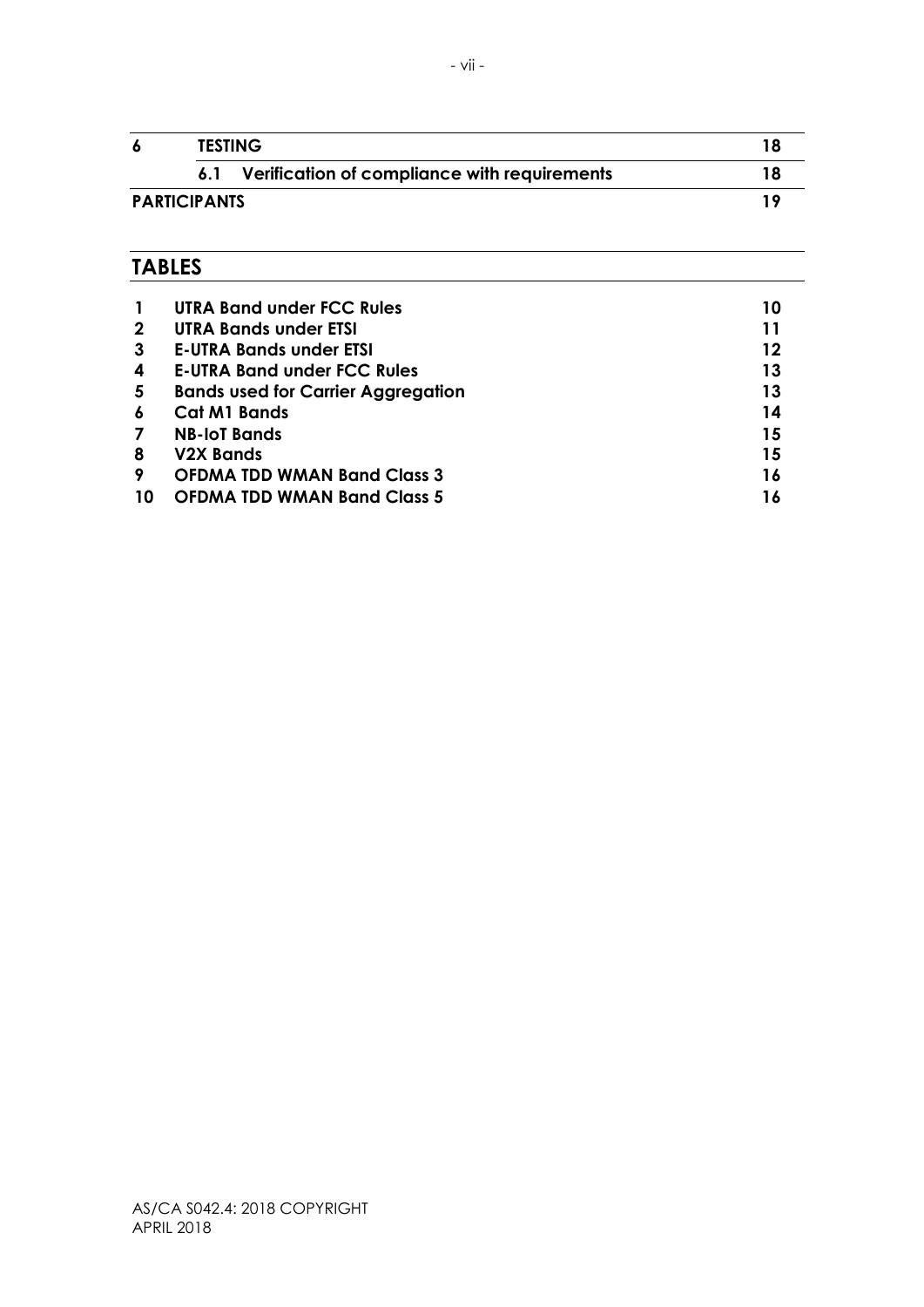## <span id="page-7-1"></span><span id="page-7-0"></span>**1 INTERPRETATIVE GUIDELINES**

## **1.1 Categories of requirements**

This Standard contains mandatory requirements as well as provisions that are recommendatory only. Mandatory requirements are designated by the words '**shall**' or '**shall not'**. All other provisions are voluntary.

## <span id="page-7-2"></span>**1.2 Compliance statements**

Compliance statements, in italics, suggest methodologies for demonstrating CE's compliance with the requirements.

#### <span id="page-7-3"></span>**1.3 Definitions, expressions and terms**

If there is any conflict between the definitions used in this Standard and the definitions used in the *Telecommunications Act 1997*, the definitions in the Act take precedence.

#### <span id="page-7-4"></span>**1.4 Notes**

Text denoted as 'Note' is for guidance in interpretation and is shown in smaller size type.

#### <span id="page-7-5"></span>**1.5 References**

- (a) Applicable editions (or versions) of other documents referred to in this Standard are specified in Section 3: REFERENCES.
- (b) If a document refers to another document, the other document is a sub-referenced document.
- (c) Where the edition (or version) of the sub-referenced document is uniquely identified in the reference document, then that edition (or version) applies.
- (d) Where the edition (or version) of the sub-referenced document is not uniquely identified in the reference document, then the applicable edition (or version) is that which is current at the date the reference document is legislated under the applicable regulatory framework, or for a non- legislated document, the date upon which the document is published by the relevant standards organisation.
- (e) A number in square brackets '[ ]' refers to a document listed in Section 3: REFERENCES.

## <span id="page-7-6"></span>**1.6 Units and symbols**

In this Standard the International System (SI) of units and symbols is used in accordance with Australian Standard AS ISO 1000 [1].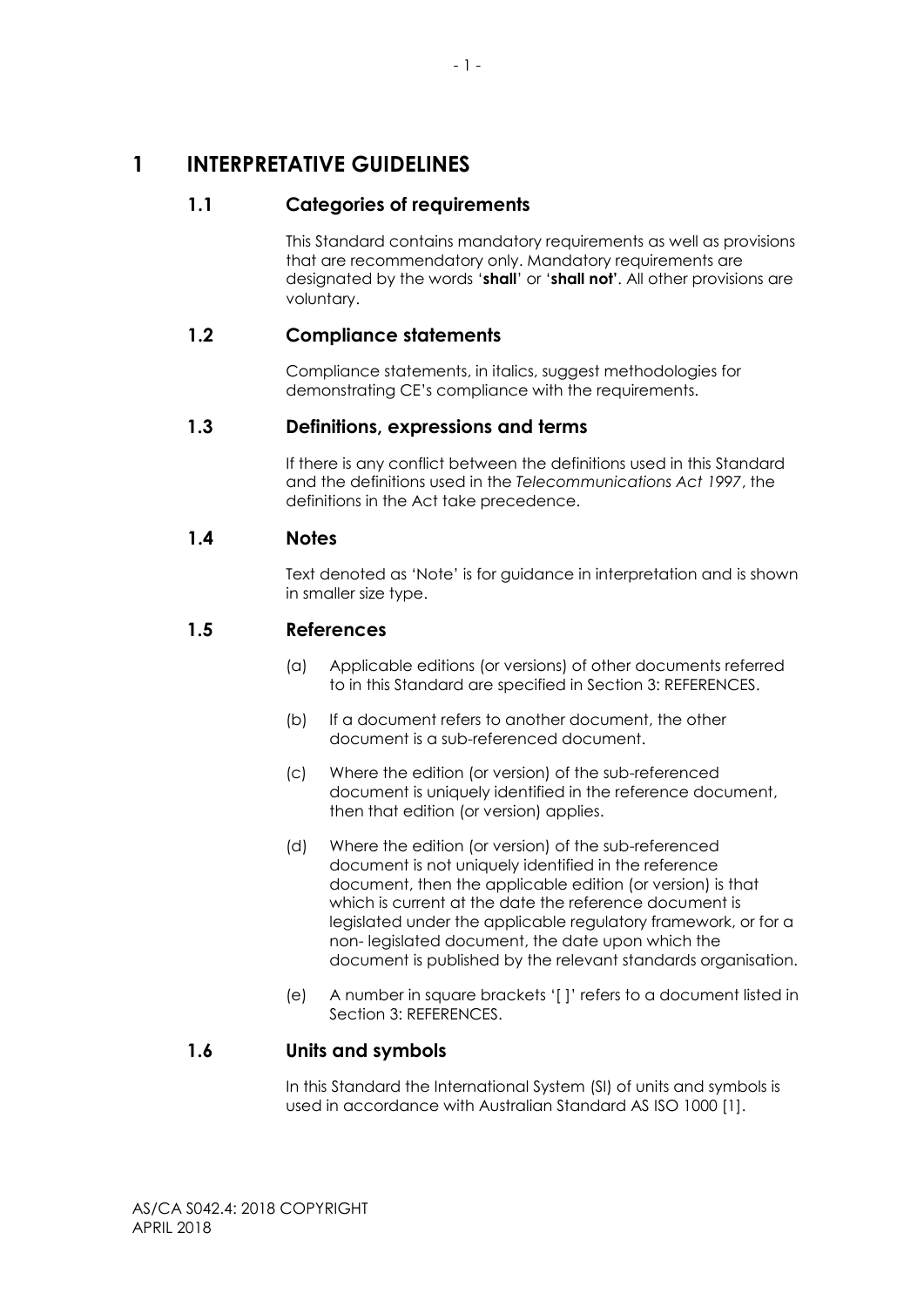## <span id="page-8-0"></span>**1.7 Parts of Standards**

CE scoped by this Standard is to comply with the applicable technology-specific Part(s) of this Standard.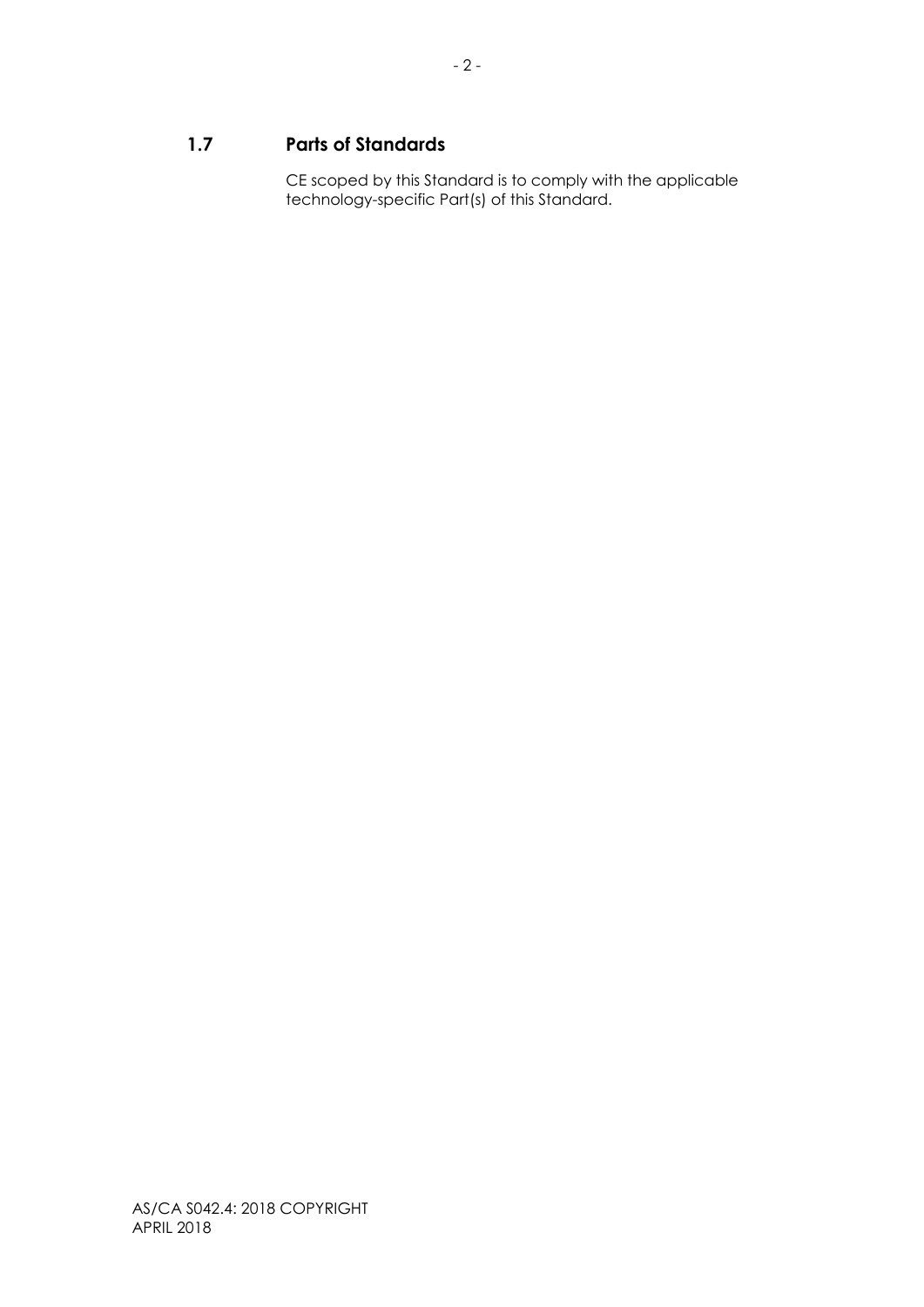## <span id="page-9-0"></span>**2 SCOPE**

- 2.1 This Standard applies to IMT CE. It defines the technical conditions and requirements for IMT CE that is designed or intended for use in connection with an IMT public mobile telecommunications service (PMTS) and is an addressable device.
- 2.2 This Standard applies to IMT CE based upon the following IMT technologies:
	- (a) UTRA FDD.
	- (b) E-UTRA FDD and E-UTRA TDD.
	- (c) OFDMA TDD WMAN.
- 2.3 CE is not excluded from the scope of this Standard by reason only that it is capable of performing functions additional to those described in this Standard.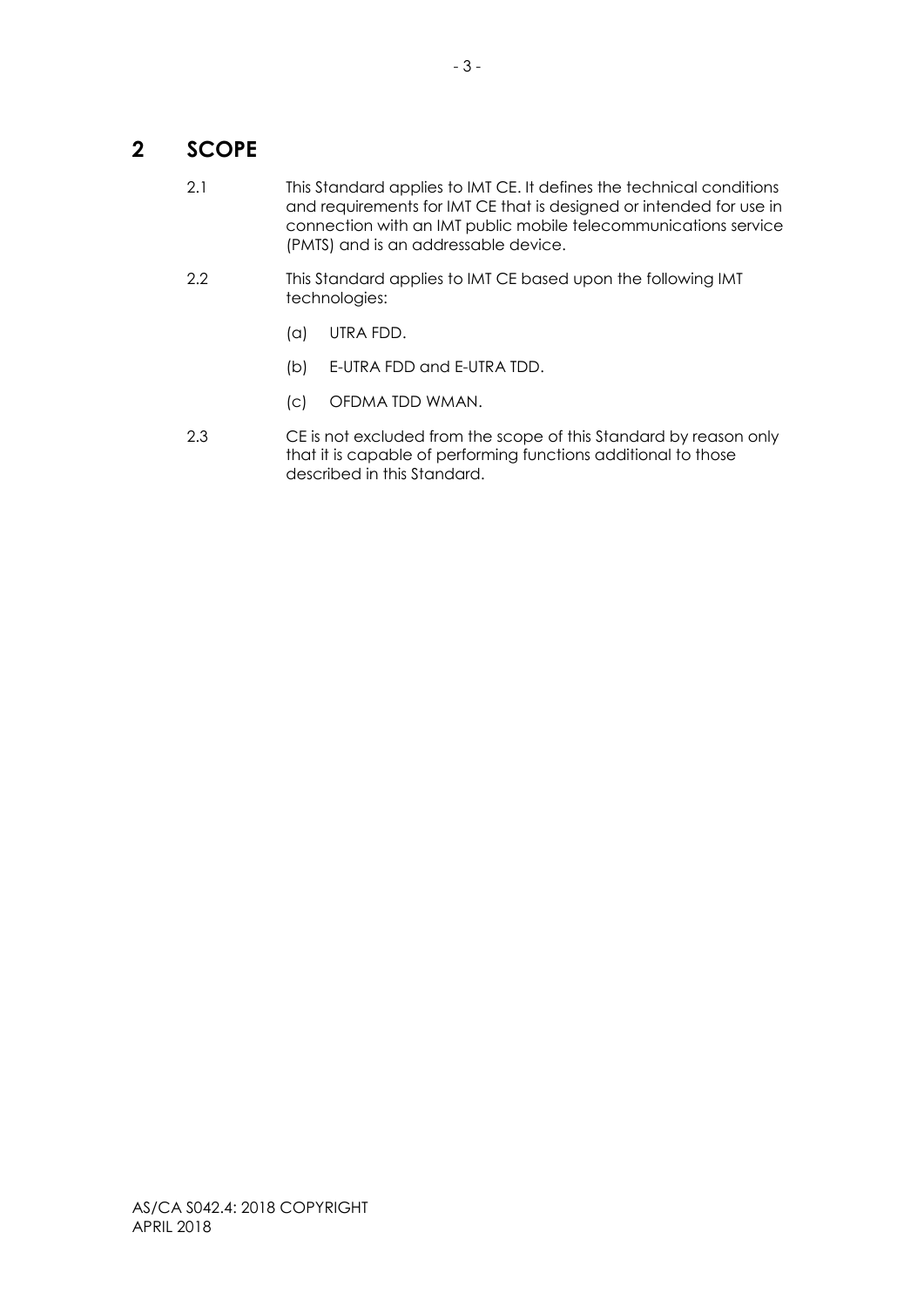## <span id="page-10-0"></span>**3 REFERENCES**

For dated references, only the edition cited applies. However, parties to agreements based on this Standard are encouraged to investigate the possibility of applying the most recent editions of the normative documents indicated below.

For undated references, the latest edition of the referenced document (including any amendments) applies. For ETSI Standards that are issued in Releases, the latest edition of the relevant Release applies.

|       | <b>Publication</b>                 | <b>Title</b>                                                                                                                                                                                                                                                 |
|-------|------------------------------------|--------------------------------------------------------------------------------------------------------------------------------------------------------------------------------------------------------------------------------------------------------------|
|       | <b>Australian Standards</b>        |                                                                                                                                                                                                                                                              |
| $[1]$ | AS ISO 1000-1998                   | The international System of Unit (SI) and its<br>application.                                                                                                                                                                                                |
|       | <b>EC Publications</b>             |                                                                                                                                                                                                                                                              |
| $[2]$ | Radio Equipment<br>Directive (RED) | Directive 2014/53/EU of the European<br>Parliament and of the Council of 16 April<br>2014 on the harmonisation of the laws of the<br>Member States relating to the making<br>available on the market of radio equipment<br>and repealing Directive 1999/5/EC |
|       | <b>ETSI publications</b>           |                                                                                                                                                                                                                                                              |
| $[3]$ | ETSI TS 122 016                    | Digital cellular telecommunications system<br>(Phase 2+); Universal Mobile<br>Telecommunications System (UMTS); LTE;<br>International Mobile station Equipment<br>Identities (IMEI) (3GPP TS 22.016)                                                         |
| $[4]$ | ETSI TS 122 185                    | LTE; Service Requirements for V2X services                                                                                                                                                                                                                   |
| [5]   | ETSI TS 123 122                    | Digital cellular telecommunications system<br>(Phase 2+) (GSM); Universal Mobile<br>Telecommunications System (UMTS); LTE;<br>Non-Access-Stratum (NAS) functions related<br>to Mobile Station (MS) in idle mode (3GPP TS<br>23.122)                          |
| [6]   | ETSI TS 124 008                    | Digital cellular telecommunications system<br>(Phase 2+) (GSM); Universal Mobile<br>Telecommunications System (UMTS); LTE;<br>Mobile radio interface Layer 3 specification;<br>Core network protocols; Stage 3 (3GPP TS<br>24.008)                           |
| $[7]$ | ETSI TS 125 304                    | Universal Mobile Telecommunications<br>System (UMTS); User Equipment (UE)<br>procedures in idle mode and procedures for                                                                                                                                      |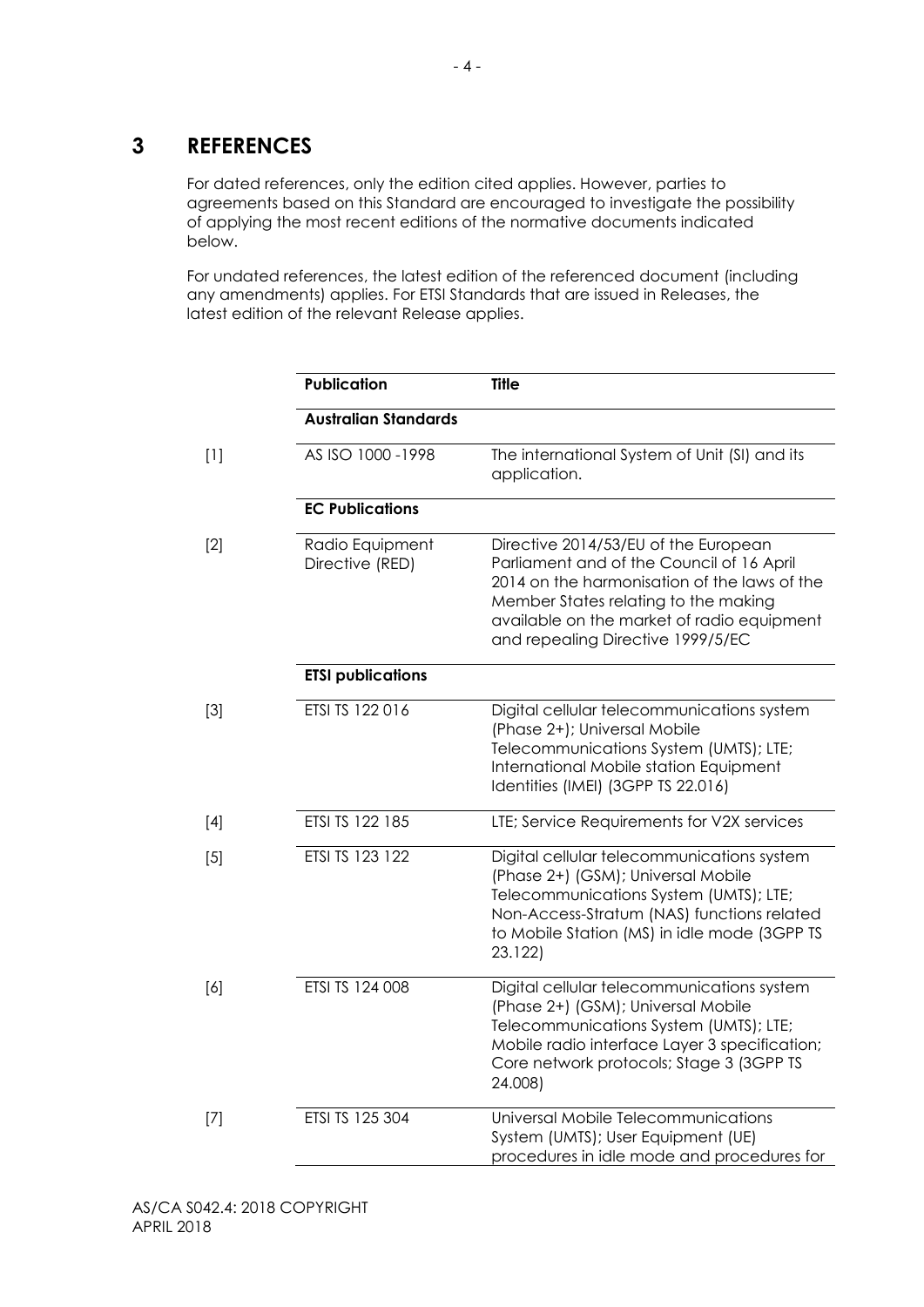|        | <b>Publication</b> | <b>Title</b>                                                                                                                                                                                                  |
|--------|--------------------|---------------------------------------------------------------------------------------------------------------------------------------------------------------------------------------------------------------|
|        |                    | cell reselection in connected mode (3GPP<br>TS 25.304)                                                                                                                                                        |
| [8]    | ETSI TS 125 321    | Universal Mobile Telecommunications<br>System (UMTS); Medium Access Control<br>(MAC) protocol specification<br>(3GPP TS 25.321)                                                                               |
| $[9]$  | ETSI TS 125 331    | Universal Mobile Telecommunications<br>System (UMTS); Radio Resource Control<br>(RRC); Protocol specification<br>(3GPP TS 25.331)                                                                             |
| [10]   | ETSI TS 134 123-1  | Universal Mobile Telecommunications<br>System (UMTS); User Equipment (UE)<br>conformance specification; Part 1: Protocol<br>conformance specification<br>(3GPP TS 34.123-1)                                   |
| [11]   | ETSI TS 134 123-2  | Universal Mobile Telecommunications<br>System (UMTS); User Equipment (UE)<br>conformance specification; Part 2:<br>Implementation conformance statement<br>(ICS) proforma specification<br>(3GPP TS 34.123-2) |
| $[12]$ | ETSI TS 134 123-3  | Universal Mobile Telecommunications<br>System (UMTS); User Equipment (UE)<br>conformance specification; Part 3: Abstract<br>test suite (ATS) (3GPP TS 34.123-3)                                               |
| $[13]$ | ETSI TS 136 101    | LTE; Evolved Universal Terrestrial Radio<br>Access (E-UTRA); User Equipment (UE) radio<br>transmission and reception (3GPP TS 36.101)                                                                         |
| $[14]$ | ETSI TS 136 300    | LTE; Evolved Universal Terrestrial Radio<br>Access (E-UTRA) and Evolved Universal<br>Terrestrial Radio Access Network (E-UTRAN);<br>Overall description; Stage 2                                              |
| $[15]$ | ETSI TS 136 321    | LTE Evolved Universal Terrestrial Radio<br>Access (E-UTRA) Medium Access Control<br>(MAC) Protocol Specification (3GPP TS<br>36.321)                                                                          |
| $[16]$ | ETSI TS 136 322    | LTE Evolved Universal Terrestrial Radio<br>Access (E-UTRA) Radio Link Control (RLC)<br>Protocol Specification (3GPP TS 36.322)                                                                                |
| $[17]$ | ETSI TS 136 323    | LTE Evolved Universal Terrestrial Radio<br>Access (E-UTRA) Packet Data Convergence<br>Protocol (PDCP) Specification (3GPP TS<br>36.323)                                                                       |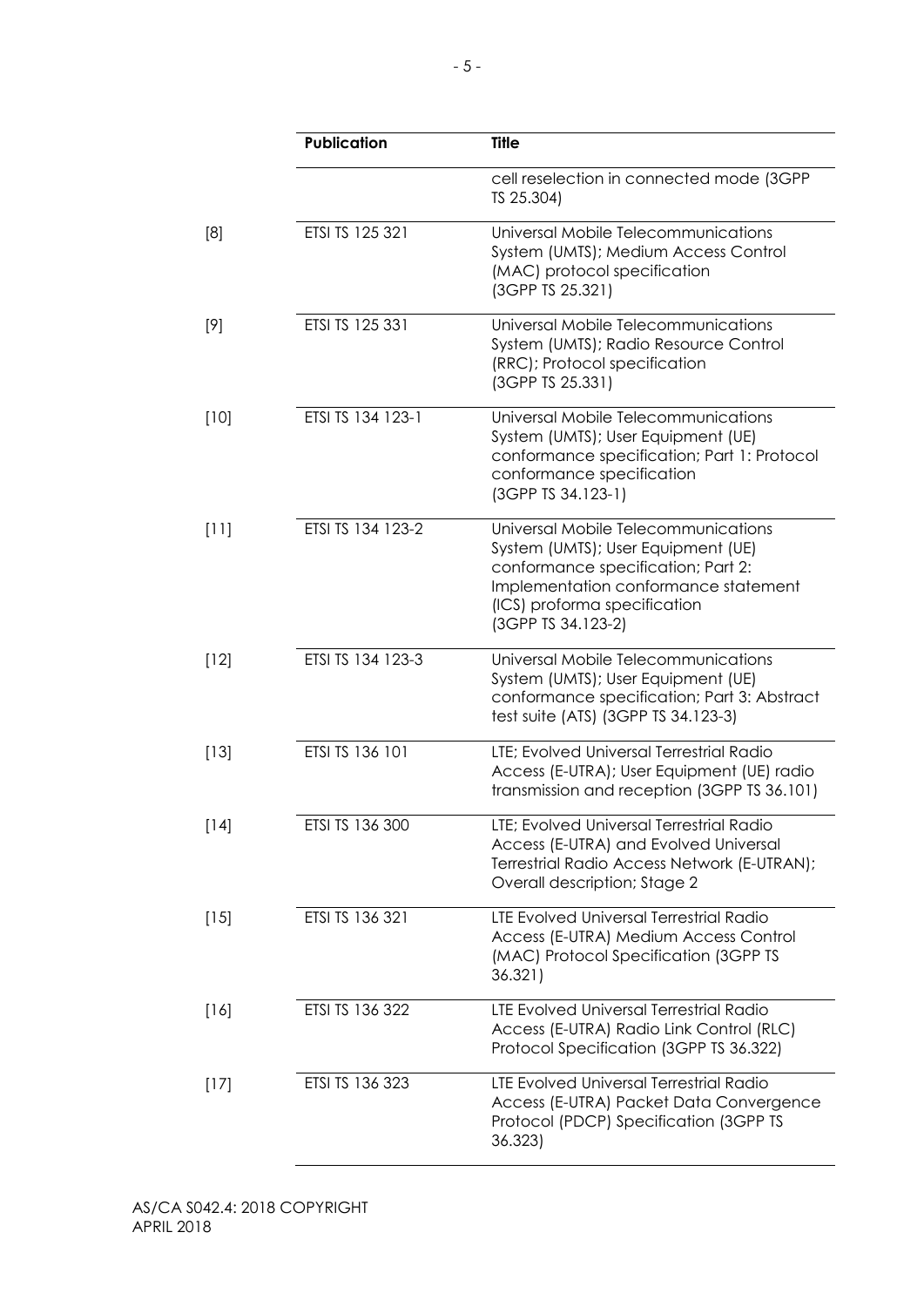|        | Publication        | <b>Title</b>                                                                                                                                                                                                                                       |
|--------|--------------------|----------------------------------------------------------------------------------------------------------------------------------------------------------------------------------------------------------------------------------------------------|
| $[18]$ | ETSI TS 136 331    | LTE Evolved Universal Terrestrial Radio<br>Access (E-UTRA) Radio Resource Control<br>(RCC) Protocol Specification (3GPP TS<br>36.331)                                                                                                              |
| $[19]$ | ETSI TS 136 521-1  | LTE: Evolved Universal Terrestrial Radio<br>Access (E-UTRA); User Equipment (UE)<br>conformance specification; Radio<br>transmission and reception; Part 1:<br>Conformance testing (3GPP TS 36.521-1)                                              |
| $[20]$ | ETSI TS 136 523-1  | LTE; Evolved Universal Terrestrial Radio<br>Access (E-UTRA); and Evolved Packet Core<br>(EPC); User Equipment (UE) conformance<br>specification; Part1 Protocol conformance<br>specification (3GPP TS 36.523-1)                                    |
| $[21]$ | ETSI TS 136 523-2  | LTE; Evolved Universal Terrestrial Radio<br>Access (E-UTRA); and Evolved Packet Core<br>(EPC); User Equipment (UE) conformance<br>specification; Part2: Implementation<br>Conformance Statement (ICS) proforma<br>specification (3GPP TS 36.523-2) |
| $[22]$ | ETSI TS 136 523-3  | LTE; Evolved Universal Terrestrial Radio<br>Access (E-UTRA); and Evolved Packet Core<br>(EPC); User Equipment (UE) conformance<br>specification; Part3: Test Suites (3GPP TS<br>$36.523 - 3$                                                       |
| $[23]$ | ETSI EN 301 908-1  | IMT cellular networks; Harmonised Standard<br>covering the essential requirements of<br>article 3.2 of the Directive 2014/53/EU;<br>Part 1: Introduction and common<br>requirements                                                                |
| $[24]$ | ETSI EN 301 908-2  | IMT cellular networks; Harmonised Standard<br>covering the essential requirements of<br>article 3.2 of the Directive 2014/53/EU;<br>Part 2: CDMA Direct Spread (UTRA FDD) User<br>Equipment (UE)                                                   |
| $[25]$ | ETSI EN 301 908-13 | IMT cellular networks; Harmonised Standard<br>covering the essential requirements of<br>article 3.2 of the Directive 2014/53/EU;<br>Part 13: Evolved Universal Terrestrial Radio<br>Access (E-UTRA) User Equipment (UE)                            |
| $[26]$ | ETSI EN 301 908-19 | IMT cellular networks; Harmonised Standard<br>covering the essential requirements of<br>article 3.2 of the Directive 2014/53/EU;<br>Part 19: OFDMA TDD WMAN (Mobile<br>WiMAX™) TDD User Equipment (UE)                                             |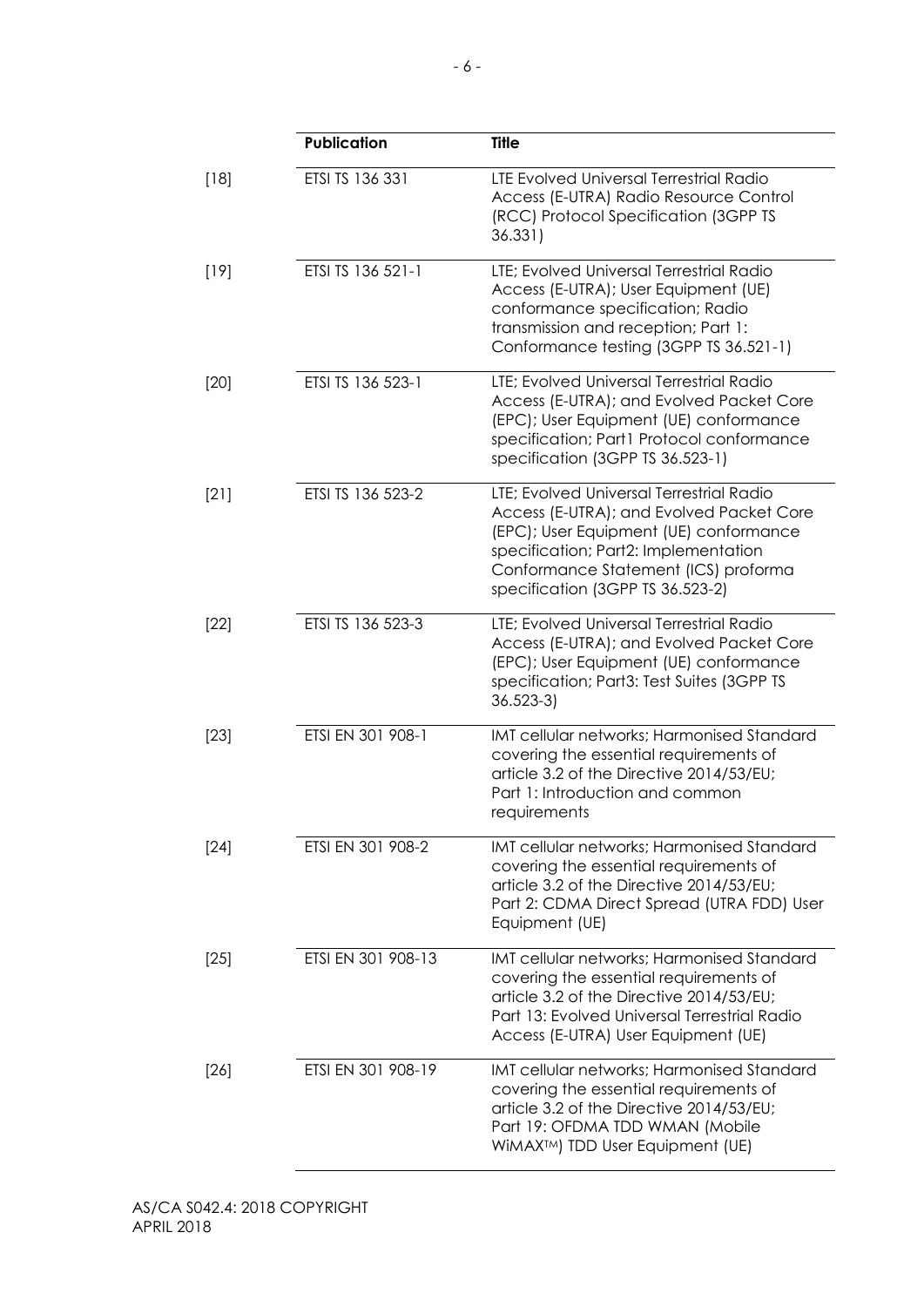|      | <b>Publication</b>           | <b>Title</b>                                                                                                                 |
|------|------------------------------|------------------------------------------------------------------------------------------------------------------------------|
|      | <b>FCC Requirements</b>      |                                                                                                                              |
| [27] | <b>FCC Part 22 Rules</b>     | Public Mobile Services (URL:<br>http://www.access.gpo.gov/nara/cfr/waisid<br>x_05/47cfr22_05.html)                           |
|      | <b>ITU-T Recommendations</b> |                                                                                                                              |
| [28] | X.509 (10/16)                | Information technology - Open Systems<br>Interconnection - The Directory: Public-key<br>and attribute certificate frameworks |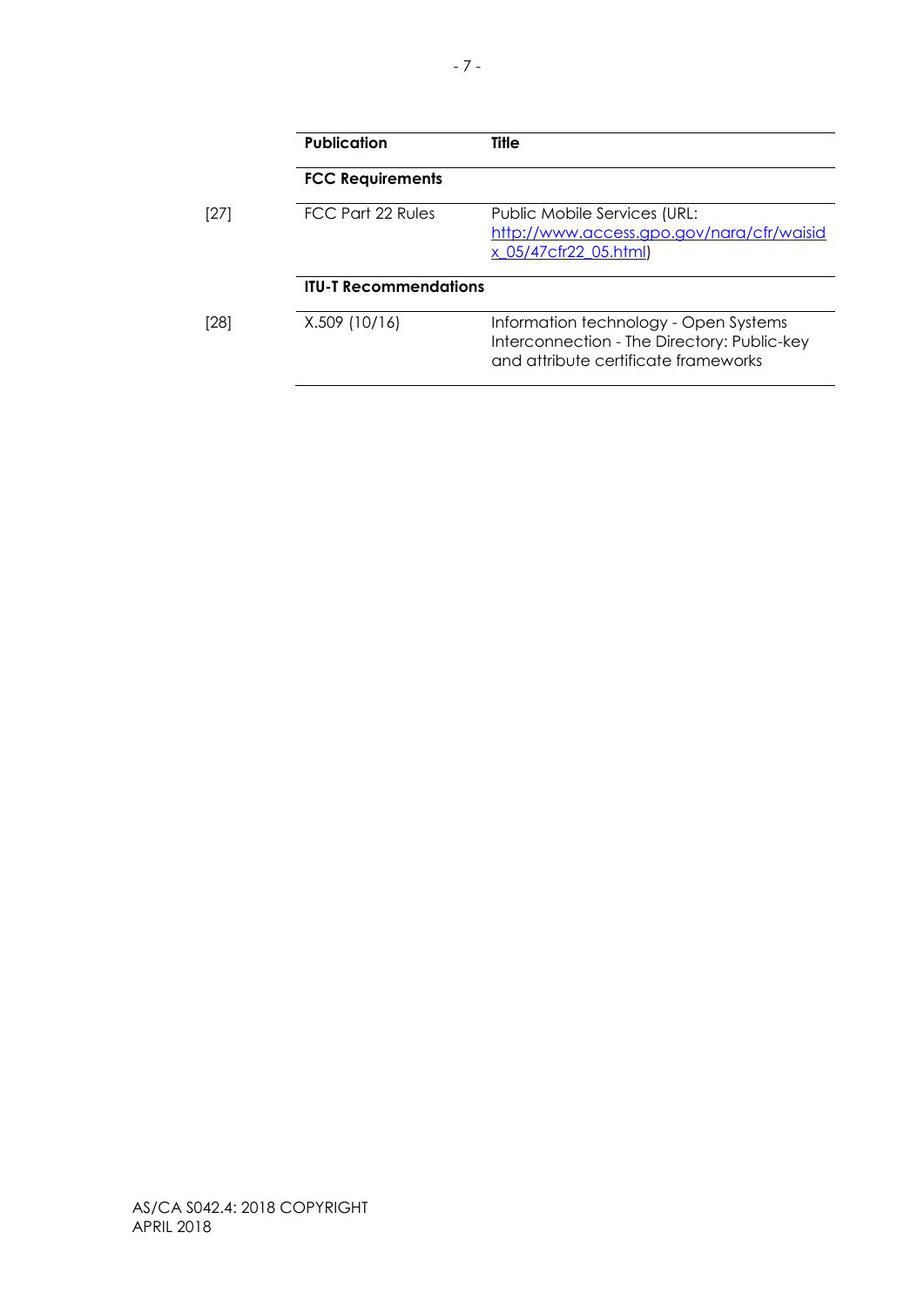## <span id="page-14-0"></span>**4 ABBREVIATIONS AND DEFINITIONS**

For the purposes of this Standard, the following abbreviations, acronyms and definitions and those of Part 1 apply.

## <span id="page-14-1"></span>**4.1 Abbreviations**

| Cat M1     | Category M1                                                    |
|------------|----------------------------------------------------------------|
| EC         | <b>European Commission</b>                                     |
| eMTC       | enhanced Machine-Type Communication                            |
| EN         | European Norm                                                  |
| <b>FCC</b> | Federal Communications Commission                              |
| ID         | Identifier                                                     |
| loT        | Internet of Things                                             |
| <b>LAA</b> | License Assisted Access                                        |
| LPWA       | Low-Power Wide-Area                                            |
| NB.        | Notified Body                                                  |
| NB-IoT     | NarrowBand Internet of Things                                  |
| R&TTE      | Radiocommunications & Telecommunications<br>Terminal Equipment |
| <b>RED</b> | Radio Equipment Directive                                      |
| <b>TCB</b> | <b>Telecommunication Certified Body</b>                        |
| <b>UHF</b> | Ultra High Frequency                                           |
| V2X        | Vehicle-to-Everything                                          |

## <span id="page-14-2"></span>**4.2 Definitions**

## <span id="page-14-3"></span>4.2.1 Carrier Aggregation

Carrier Aggregation is the aggregation of two or more LTE component carriers in the downlink, uplink or both, in order to support wider transmission bandwidths. FDD and TDD LTE component carriers in both licensed and unlicensed spectrum can be part of any Carrier Aggregation combination.

## <span id="page-14-4"></span>4.2.2 Cat M1

LTE Cat M1 is a LPWA technology which supports IoT through lower device complexity which provides extended coverage and long battery life. LTE Cat M1 uses a 1.4 MHz bandwidth and has a peak downlink and uplink data rate of 1 Mbps. Refer to ETSI 136 300 [14]

#### <span id="page-14-5"></span>4.2.3 NB-IoT

NB-IoT is a cellular LPWA technology that significantly improves the power consumption of devices, system capacity and spectrum efficiency, especially in deep coverage.

NB-IoT uses a 200 kHz bandwidth and has a peak downlink and uplink data rate of 250 kbps. Refer to ETSI TS 136 300 [14]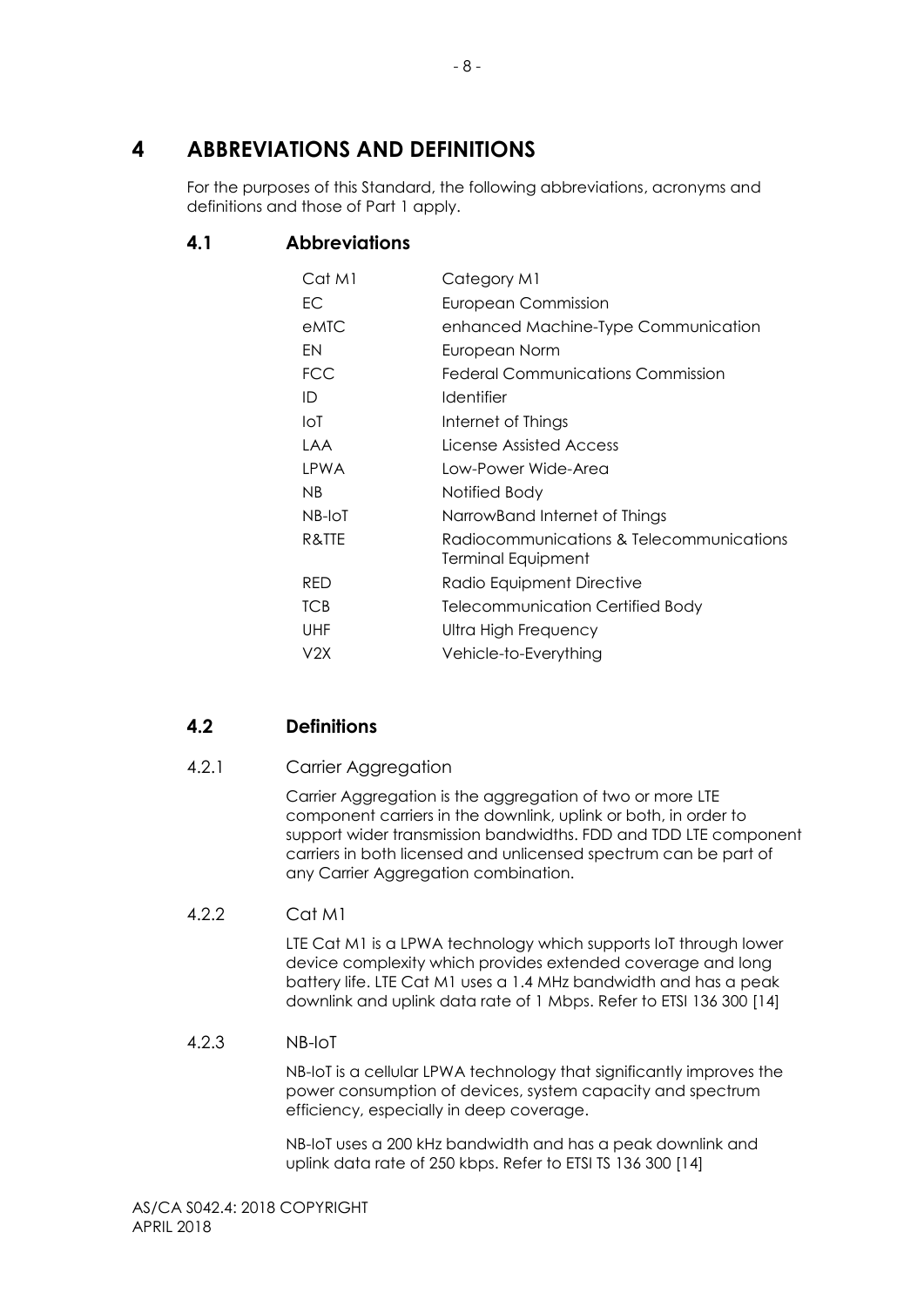#### <span id="page-15-0"></span>4.2.4 V2X

Vehicle-to-everything describes a set of technologies that allow vehicles to communicate with each other and other smart transport solutions via existing cellular networks. Refer to ETSI 122 185 [4]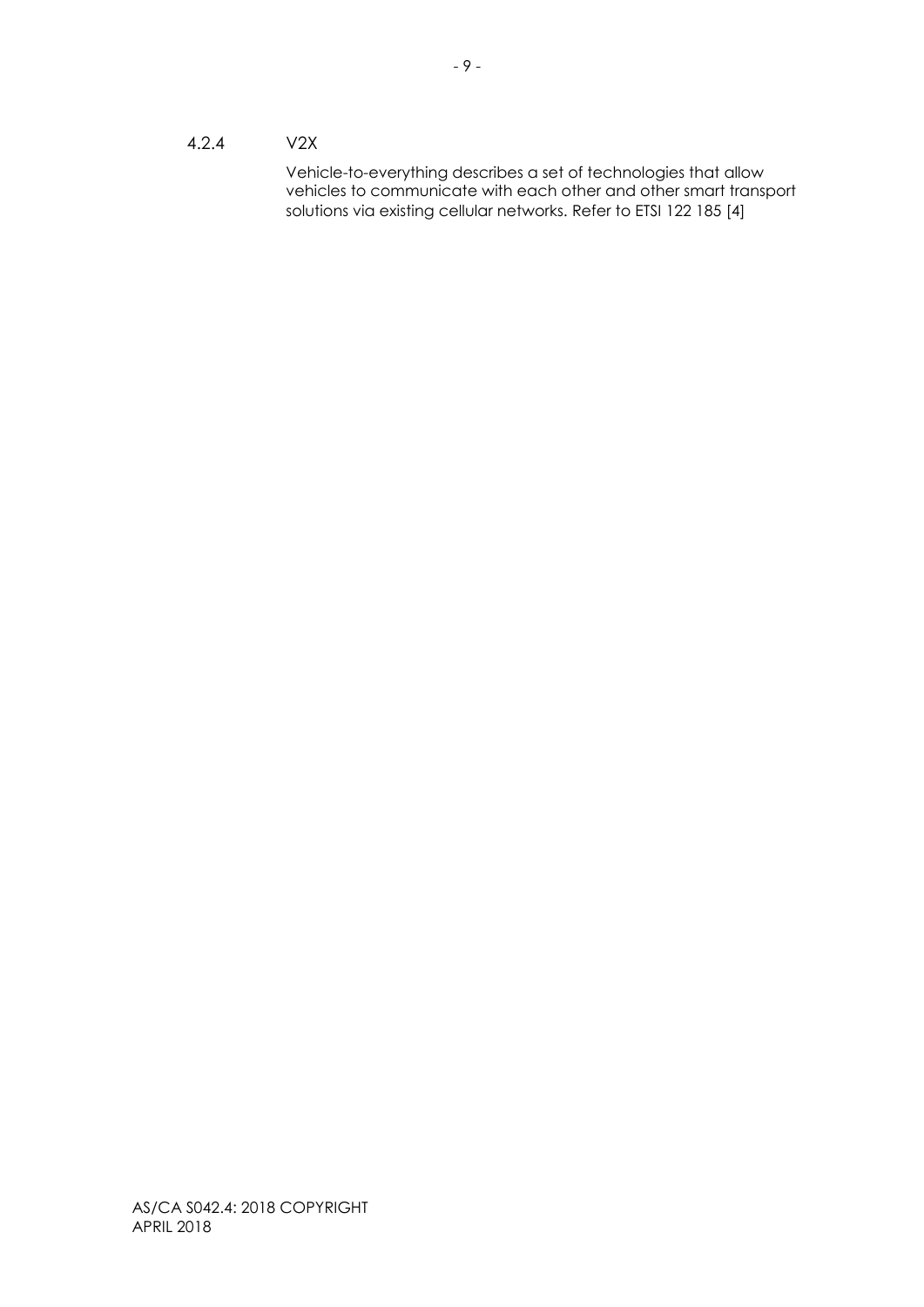## <span id="page-16-1"></span><span id="page-16-0"></span>**5 REQUIREMENTS**

## **5.1 UTRA FDD**

#### <span id="page-16-2"></span>5.1.1 Applicability

The requirements in Clause 5.1 are applicable to CE based upon UTRA FDD technologies.

#### <span id="page-16-3"></span>5.1.2 IMEI security

CE **shall** comply with IMEI security requirements of ETSI TS 122 016 [3].

*Compliance with Clause 5.1.2 should be demonstrated by way of a manufacturer's DoC.*

#### <span id="page-16-4"></span>5.1.3 Core protocol specifications

CE **shall** comply with the applicable mandatory requirements of the following ETSI Core Specifications:

- (a) ETSI TS 123 122 [5]
- (b) ETSI TS 124 008 [6]
- (c) ETSI TS 125 304 [7]
- (d) ETSI TS 125 321 [8]
- (e) ETSI TS 125 331 [9]
- Note: The applicable mandatory requirements mean the relevant mandatory requirements in the ETSI specifications which have been implemented in the CE and commercially deployed by the manufacturer.

*Compliance with Clause 5.1.3 should be demonstrated by way of a manufacturer's DoC for mandatory requirements.*

*Note: Formal conformance test cases covering mandatory requirements in ETSI Core Specifications for UTRA FDD are defined in ETSI TS 134 123 [10] [11] [12]. Test vendors integrate UTRA FDD reference test suite into their test platform and validate using reference UE before commercial release.*

#### <span id="page-16-5"></span>5.1.4 FCC UTRA Band 5

CE used in the band listed in Table 1 **shall** comply with the requirements of FCC Part 22 Rules [27] for RF compatibility, network integrity and interoperability with the STS.

| TABLE 1<br><b>UTRA Band under FCC Rules</b> |         |  |
|---------------------------------------------|---------|--|
| <b>Band No.</b><br><b>Band frequency</b>    |         |  |
| FDD Band 5                                  | 850 MHz |  |

# <span id="page-16-6"></span>**TABLE 1**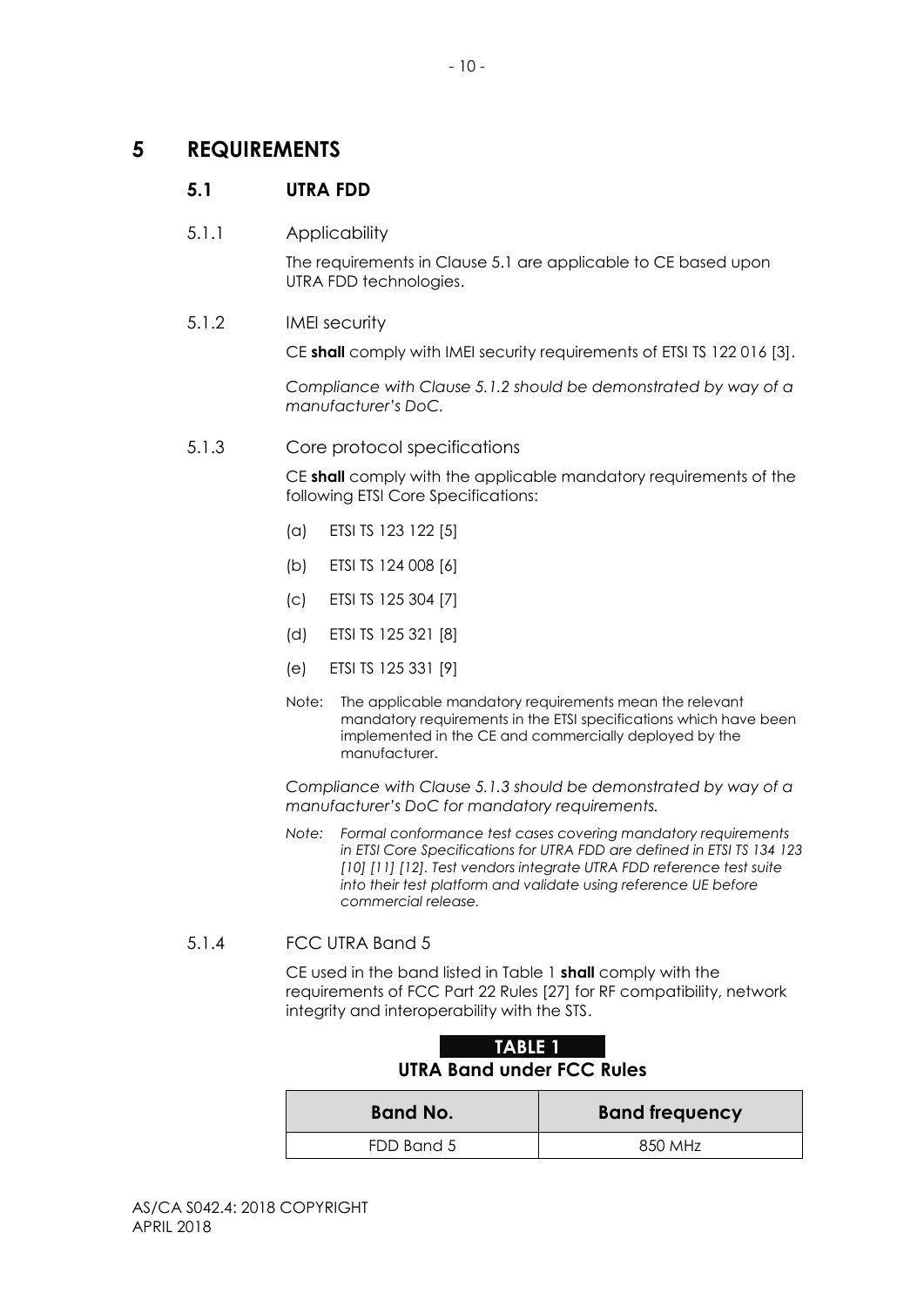*Compliance with Clause 5.1.4 should be demonstrated by way of a—*

- *(a) test report;*
- *(b) FCC/TCB Grant of Equipment Authorization, based on FCC ID to FCC requirements; or*
- *(c) manufacturer's DoC.*

#### <span id="page-17-0"></span>5.1.5 RED UTRA Bands

CE used in the bands listed in Table 2 **shall** comply with the requirements of ETSI EN 301 908-1 [13] for RF compatibility, network integrity and interoperability with the STS, including the requirements incorporated by reference and found in section 1 of ETSI EN 301 908-2 [24].

<span id="page-17-5"></span>**TABLE 2 UTRA Bands under ETSI**

| <b>Band No.</b> | <b>Band frequency</b> |
|-----------------|-----------------------|
| FDD Band 1      | $2.1$ GHz             |
| FDD Band 8      | 900 MHz               |

*Compliance with Clause 5.1.5 should be demonstrated by way of a—*

- *(a) test report;*
- *(b) EU-type examination by a Notified Body (NB), based on conformity assessment procedures described in the RED, Annex III [2]; or*
- *(c) manufacturer's DoC, based on conformity assessment procedures described in the RED.*

#### <span id="page-17-1"></span>**5.2 E-UTRA FDD and E-UTRA TDD**

#### <span id="page-17-2"></span>5.2.1 Applicability

The requirements in Clause 5.2 are applicable to CE based upon E-UTRA FDD and E-UTRA TDD technologies.

<span id="page-17-3"></span>5.2.2 IMEI security

CE **shall** comply with IMEI security requirements of ETSI TS 122 016 [3].

*Compliance with Clause 5.2.2 should be by way of a manufacturer's DoC.*

<span id="page-17-4"></span>5.2.3 Core Protocol Specifications

CE **shall** comply with the applicable mandatory requirement of the following ETSI Specifications: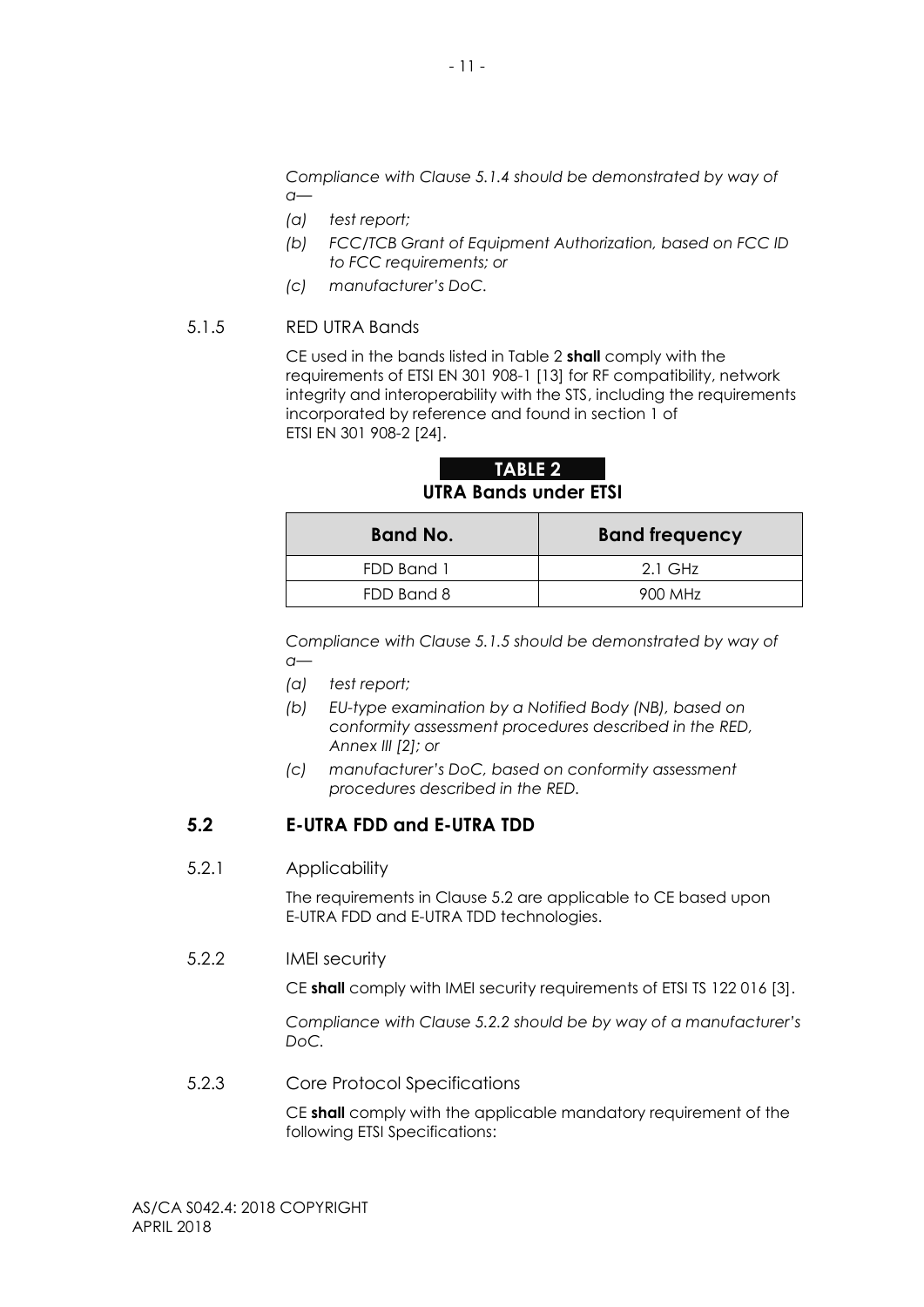- (a) ETSI TS 136 321 [15]
- (b) ETSI TS 136 322 [16]
- (c) ETSI TS 136.323 [17]
- (d) ETSI TS 136 331 [18]
- Note: The applicable mandatory requirements mean the relevant mandatory requirements in the ETSI specifications which have been implemented in the CE and commercially deployed by the manufacturer.

*Compliance with Clause 5.2.3 should be demonstrated by way of a manufacturer's DoC for the applicable mandatory requirements.*

- *Note: Formal conformance test cases covering mandatory requirements are defined in ETSI TS 136 523-1 [20], ETSI TS 136 523-2 [21] and ETSI TS 136 523-3 [22].*
- <span id="page-18-0"></span>5.2.4 Single carrier

#### 5.2.4.1 RED E-UTRA bands

CE used in the bands listed in Table 3 **shall** comply with the requirements of ETSI EN 301 908-1 [23] and ETSI EN 301 908-13 [25] for RF compatibility, network integrity and interoperability with the STS.

| <b>Band No.</b> | <b>Band frequency</b> |
|-----------------|-----------------------|
| FDD Band 1      | $2.1$ GHz             |
| FDD Band 3      | $1.8$ GHz             |
| FDD Band 7      | 2.6 GHz               |
| FDD Band 8      | 900 MHz               |
| FDD Band 28     | 700 MHz               |
| TDD Band 38     | 2.6 GHz               |
| TDD Band 40     | 2.3 GHz               |
| TDD Band 42     | 3.5 GHz               |

#### <span id="page-18-1"></span>**TABLE 3 E-UTRA Bands under ETSI**

*Compliance with Clause 5.2.4.1 should be demonstrated by way of a—*

- *(a) test report;*
- *(b) EU-Type Examination by a Notified Body (NB), based on conformity assessment procedures described in the RED, Annex III [2]; or*
- *(c) manufacturer's DoC, based on conformity assessment procedures described in the RED, Annex III [2].*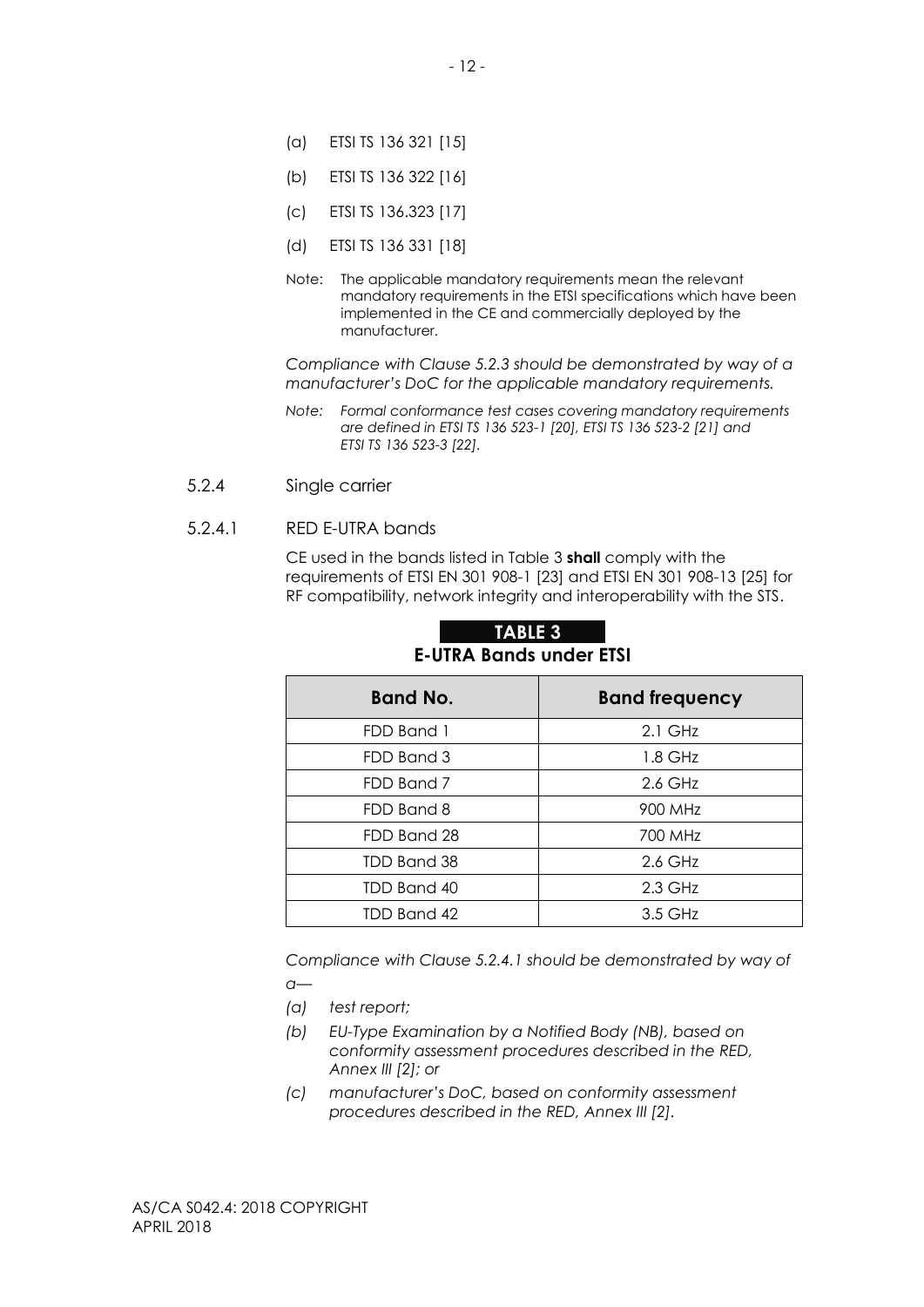#### 5.2.4.2 FCC E-UTRA Band 5

CE used in in the band listed in Table 4 **shall** comply with the requirements of FCC Part 22 Rules [27] for RF compatibility, network integrity and interoperability with the STS.

## <span id="page-19-1"></span>**TABLE 4 E-UTRA Band under FCC Rules**

| <b>Band No.</b> | <b>Band frequency</b> |
|-----------------|-----------------------|
| FDD Band 5      | 850 MHz               |

*Compliance with Clause 5.2.4.2 should be demonstrated by way of a—*

*(a) test report;*

- *(b) FCC/TCB Grant of Equipment Authorization, based on FCC ID to FCC requirements; or*
- *(c) manufacturer's DoC.*
- <span id="page-19-0"></span>5.2.5 Carrier Aggregation

#### 5.2.5.1 RED Carrier Aggregation combinations

CE used in any combination of bands listed in Table 5 for Carrier Aggregation **shall** comply with the requirements of ETSI EN 301 908-1 [23] and ETSI EN 301 908-13 [25] for RF compatibility, network integrity and interoperability with the STS.

#### <span id="page-19-2"></span>**TABLE 5 Bands used for Carrier Aggregation**

| <b>Band No.</b> | <b>Band frequency</b> |
|-----------------|-----------------------|
| FDD Band 1      | $2.1$ GHz             |
| FDD Band 3      | $1.8$ GHz             |
| FDD Band 5      | 850 MHz               |
| FDD Band 7      | 2.6 GHz               |
| FDD Band 8      | 900 MHz               |
| FDD Band 28     | 700 MHz               |
| TDD Band 38     | 2.6 GHz               |
| TDD Band 40     | $2.3$ GHz             |
| TDD Band 42     | 3.5 GHz               |
| TDD Band 46     | 5 GHz                 |

*Compliance with Clause 5.2.5.1 should be demonstrated by way of* 

*a—*

*(a) test report;*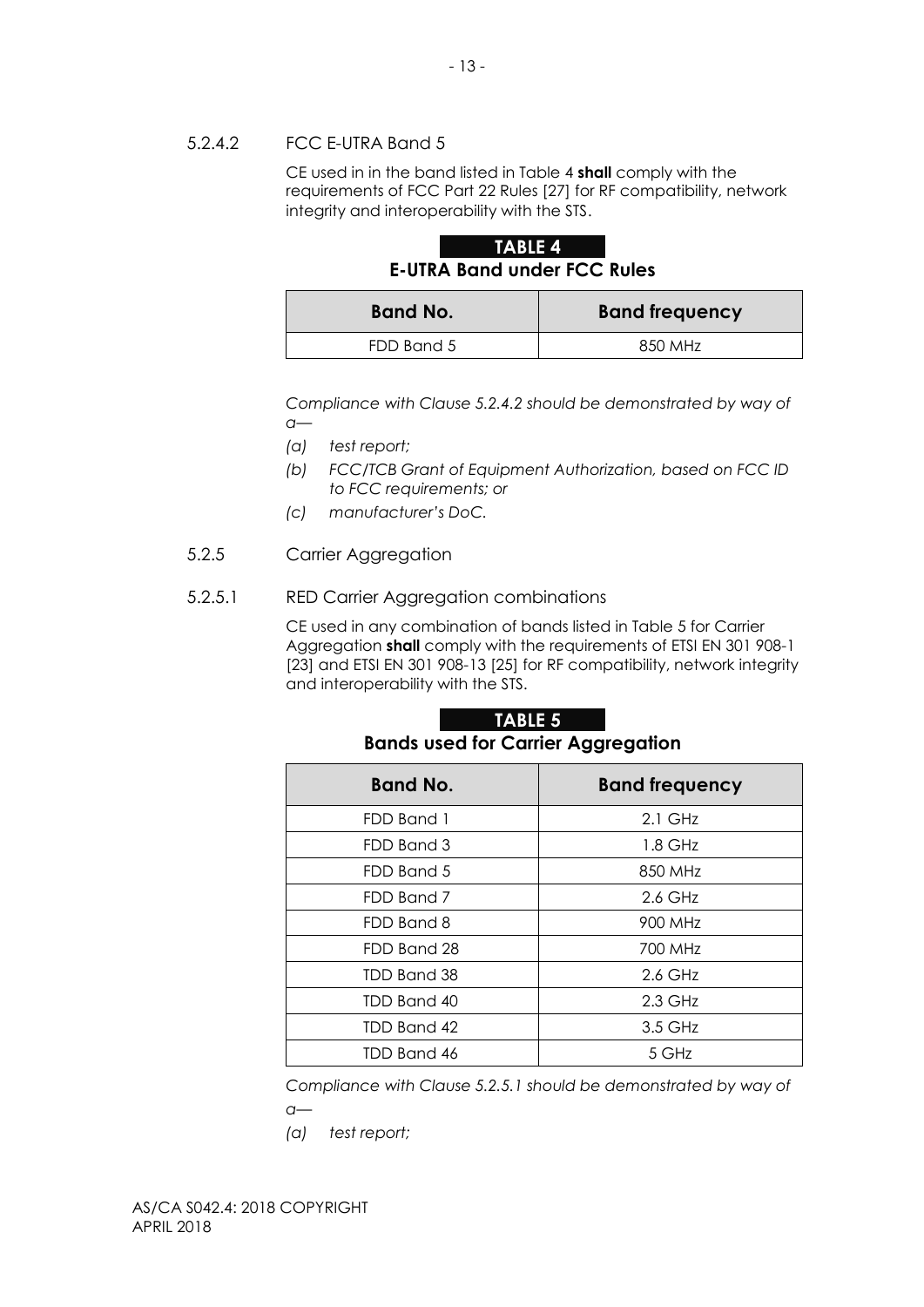- *(b) EU-Type Examination by a Notified Body (NB), based on conformity assessment procedures described in the RED, Annex III [2]; or*
- *(c) manufacturer's DoC, based on conformity assessment procedures described in the RED, Annex III [2].*
- *Note 1: Conformance test cases covering mandatory transmitter and receiver requirements for Carrier Aggregation combinations are defined in ETSI TS 136 521-1 [19].*
- *Note 2: Compliance options (a) and (b) may contain E-UTRA bands listed in Table 3 only. Subject to the CE Carrier Aggregation configurations, further evidence (DoC) may be required.*

#### 5.2.5.2 Other Carrier Aggregation combinations

For Carrier Aggregation combinations that are not defined in ETSI EN 301 908-13 [25], CE used in any combination of bands listed in Table 5 for Carrier Aggregation **shall** comply with the mandatory transmitter and receiver requirements for Carrier Aggregation of Clauses 6 and 7 of ETSI 136 101 [13] for RF compatibility, network integrity and interoperability with the STS.

*Compliance with Clause 5.2.5.2 should be demonstrated by way of a manufacturer's DoC against the mandatory transmitter and receiver requirements for Carrier Aggregation of ETSI TS 136 101 [13] which are designated by the words 'shall' or 'shall not'.*

- <span id="page-20-0"></span>5.2.6 Cellular Internet of Things
- 5.2.6.1 Cat M1

CE used in the bands listed in Table 6 for Cat M1 **shall** comply with the mandatory transmitter and receiver requirements for Cat M1 of Clauses 6 and 7 of ETSI 136 101 [13] for RF compatibility, network integrity and interoperability with the STS.

| <b>Band No.</b> | <b>Band frequency</b> |
|-----------------|-----------------------|
| FDD Band 1      | $2.1$ GHz             |
| FDD Band 3      | 1.8 GHz               |
| FDD Band 5      | 850 MHz               |
| FDD Band 7      | $2.6$ GHz             |
| FDD Band 8      | 900 MHz               |
| FDD Band 28     | 700 MHz               |
| TDD Band 40     | $2.3$ GHz             |

## <span id="page-20-1"></span>**TABLE 6 Cat M1 Bands**

*Compliance with Clause 5.2.6.1 should be demonstrated by way of a—*

*(a) test report; or*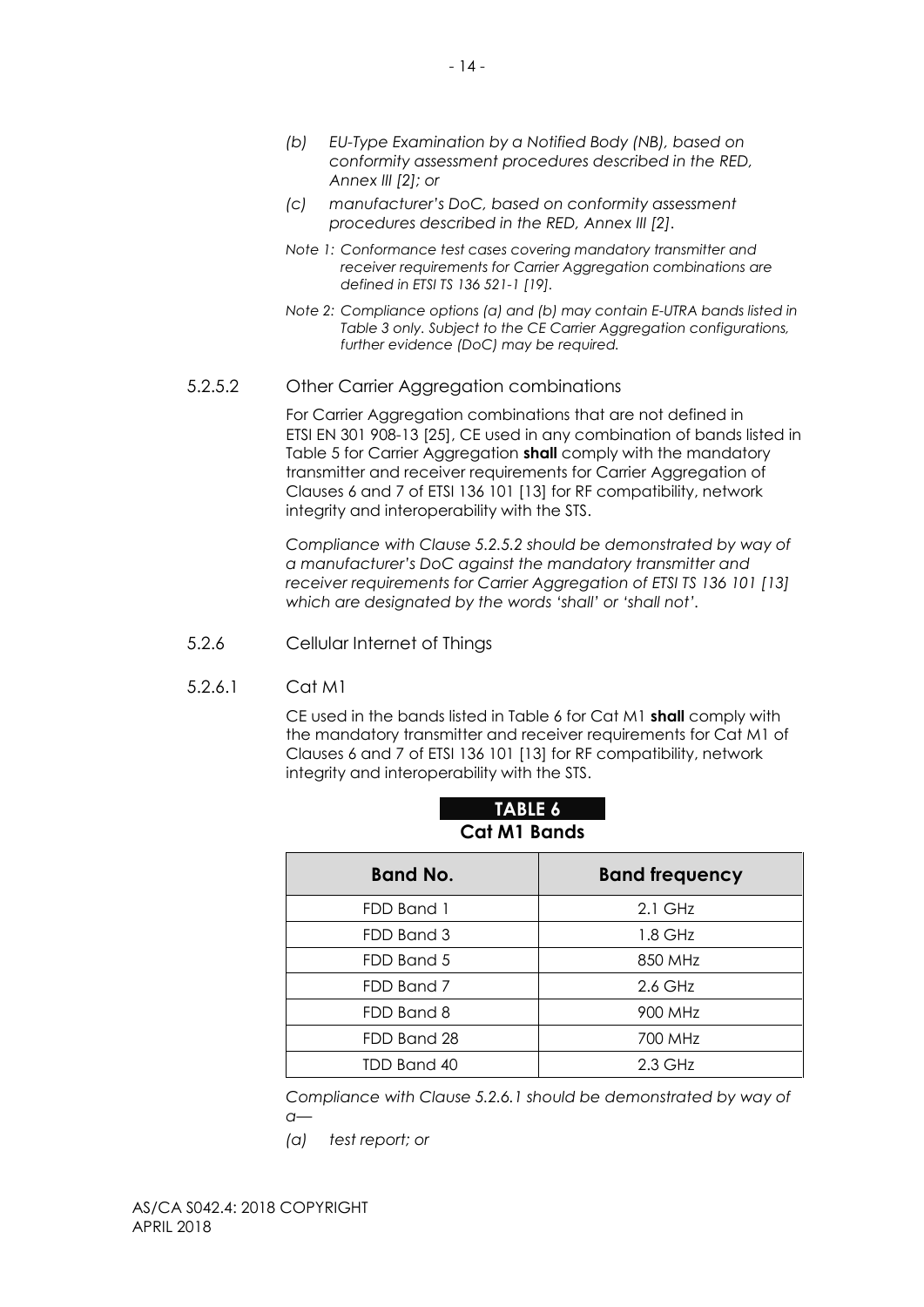- *(b) manufacturer's DoC against the mandatory transmitter and receiver requirements for Cat M1 of ETSI TS 136 101 [13] which are designated by the words 'shall' or 'shall not'.*
- *Note 1: Formal conformance test cases covering mandatory transmitter and receiver requirements for Cat M1 are defined in ETSI TS 136 521-1 [19]*

#### 5.2.6.2 NarrowBand IoT

CE used in the bands listed in Table 7 for NB IoT **shall** comply with the mandatory transmitter and receiver requirements for NB IoT of Clauses 6 and 7 of ETSI 136 101 [13] for RF compatibility and network integrity.

| <b>Band No.</b> | <b>Band frequency</b> |
|-----------------|-----------------------|
| FDD Band 1      | $2.1$ GHz             |
| FDD Band 3      | 1.8 GHz               |
| FDD Band 5      | 850 MHz               |
| FDD Band 8      | 900 MHz               |
| FDD Band 28     | 700 MHz               |

#### <span id="page-21-1"></span>**TABLE 7 NB-IoT Bands**

*Compliance with Clause 5.2.6.2 should be demonstrated by way of a—*

- *(a) test report; or*
- *(b) manufacturer's DoC against the mandatory transmitter and receiver requirements for NB-IoT of ETSI TS 136 101 [13] which are designated by the words 'shall' or 'shall not'.*
- *Note 1: Formal conformance test cases covering mandatory transmitter and receiver requirements for NB-IoT are defined in ETSI TS 136 521-1 [19]*

#### <span id="page-21-0"></span>5.2.7 V2X

CE used in the bands listed in Table 8 for V2X **shall** comply with the mandatory transmitter and receiver requirements for V2X of Clauses 6 and 7 of ETSI 136 101 [13] for RF compatibility and network integrity.

## <span id="page-21-2"></span>**TABLE 8 V2X Bands**

| <b>Band No.</b> | <b>Band frequency</b> |
|-----------------|-----------------------|
| FDD Band 3      | 1.8 GHz               |
| FDD Band 7      | 2.6 GHz               |
| FDD Band 8      | 900 MHz               |
| TDD Band 47     | $5.9$ GHz             |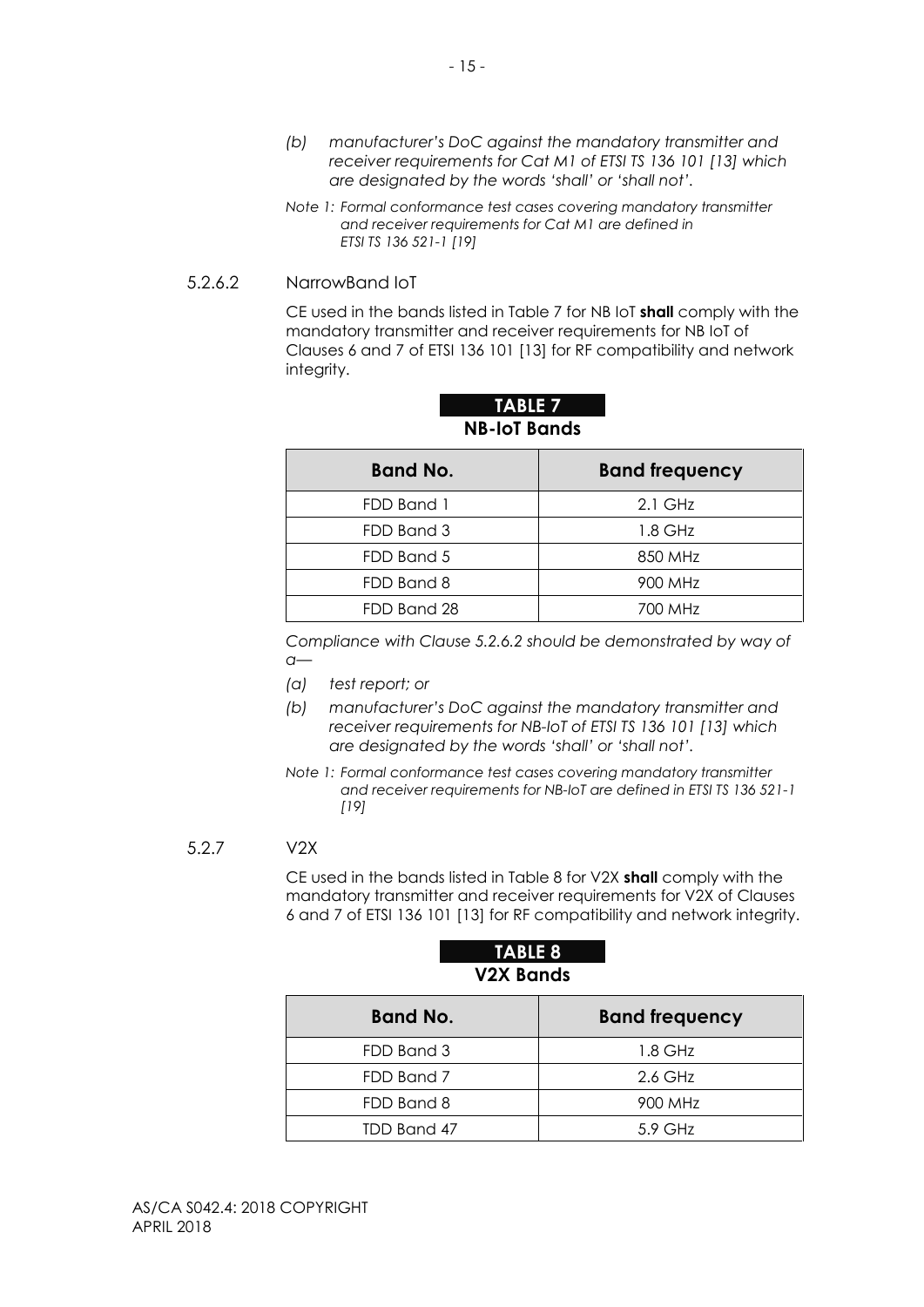*Compliance with Clause 5.2.7 should be demonstrated by way of a—*

- *(a) test report; or*
- *(b) manufacturer's DoC against the mandatory transmitter and receiver requirements for V2X of ETSI TS 136 101 [13] which are designated by the words 'shall' or 'shall not'.*
- *Note 1: Formal conformance test cases covering mandatory transmitter and receiver requirements for V2X are defined in ETSI TS 136 521-1 [19].*

#### <span id="page-22-0"></span>**5.3 OFDMA TDD WMAN**

#### <span id="page-22-1"></span>5.3.1 Applicability

The requirements in Clause 5.3 are applicable to CE based upon OFDMA TDD WMAN technologies.

<span id="page-22-2"></span>5.3.2 PKC security

CE **shall** comply with PKC security requirements of ITU-T Recommendation X.509 [28].

*Compliance with Clause 5.3.2 should be by way of a manufacturer's DoC.*

<span id="page-22-3"></span>5.3.3 TDD Band Class 3 (2.5 GHz)

CE used in the band listed in Table 9 **shall** comply with the requirements of ETSI EN 301 908-19 [26] for RF compatibility, network integrity and interoperability with the STS.

#### <span id="page-22-5"></span>**TABLE 9 OFDMA TDD WMAN Band Class 3**

| <b>Band No.</b>         | <b>Band frequency</b> |  |
|-------------------------|-----------------------|--|
| <b>TDD Band Class 3</b> | $2.5$ GHz             |  |

*Compliance with Clause 5.3.3 should be demonstrated by way of a test report.*

<span id="page-22-4"></span>5.3.4 TDD Band Class 5 (3.5 GHz)

CE used the band listed in Table 10 **shall** comply with the requirements of ETSI EN 301 908-19 [26] for RF compatibility, network integrity and interoperability with the STS.

<span id="page-22-6"></span>

|                                    | <b>TABLE 10</b> |  |  |
|------------------------------------|-----------------|--|--|
| <b>OFDMA TDD WMAN Band Class 5</b> |                 |  |  |
|                                    |                 |  |  |

| <b>Band No.</b>         | <b>Band frequency</b> |
|-------------------------|-----------------------|
| <b>TDD Band Class 5</b> | 3.5 GHz               |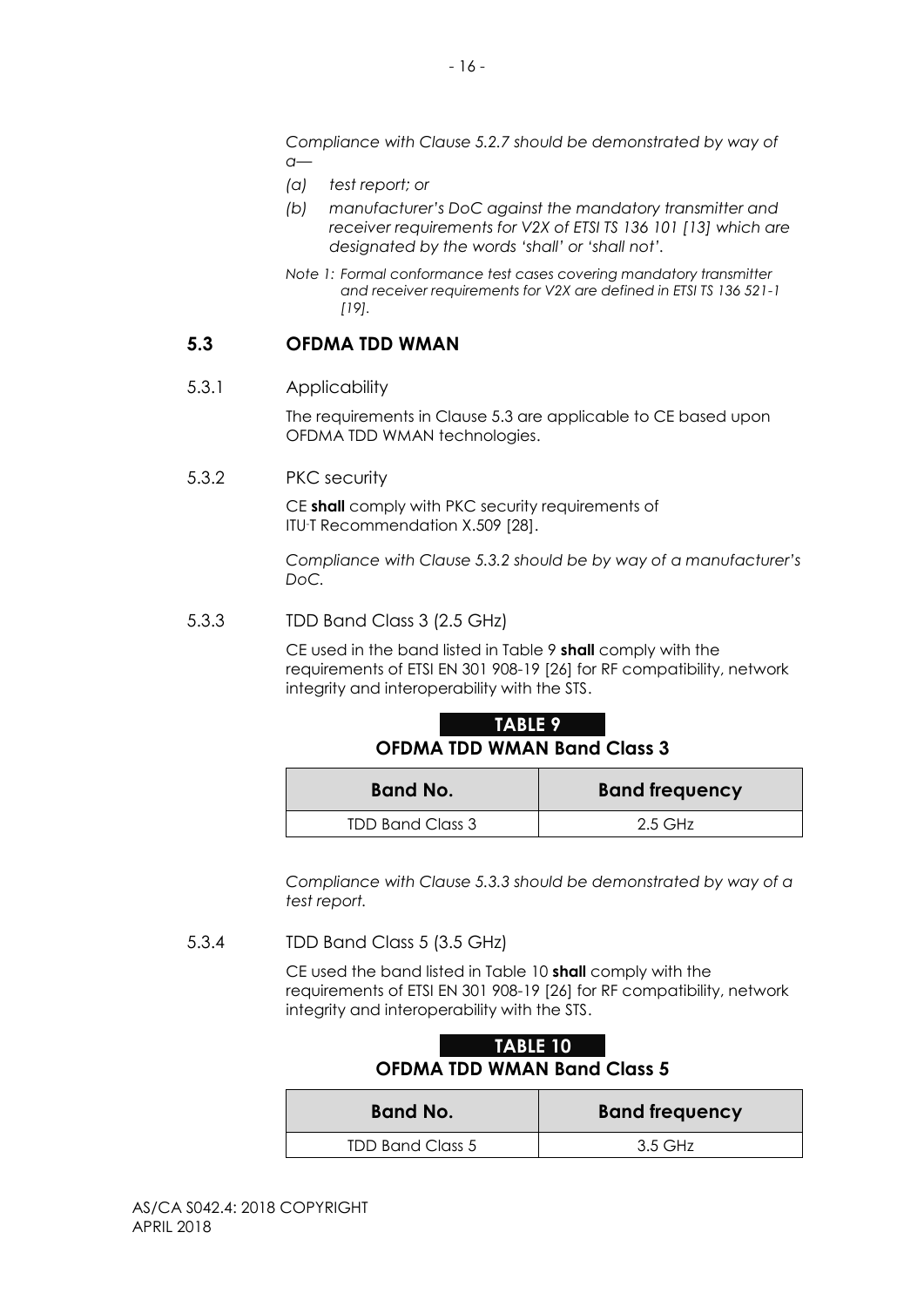*Compliance with Clause 5.3.4 should be demonstrated by way of a test report.*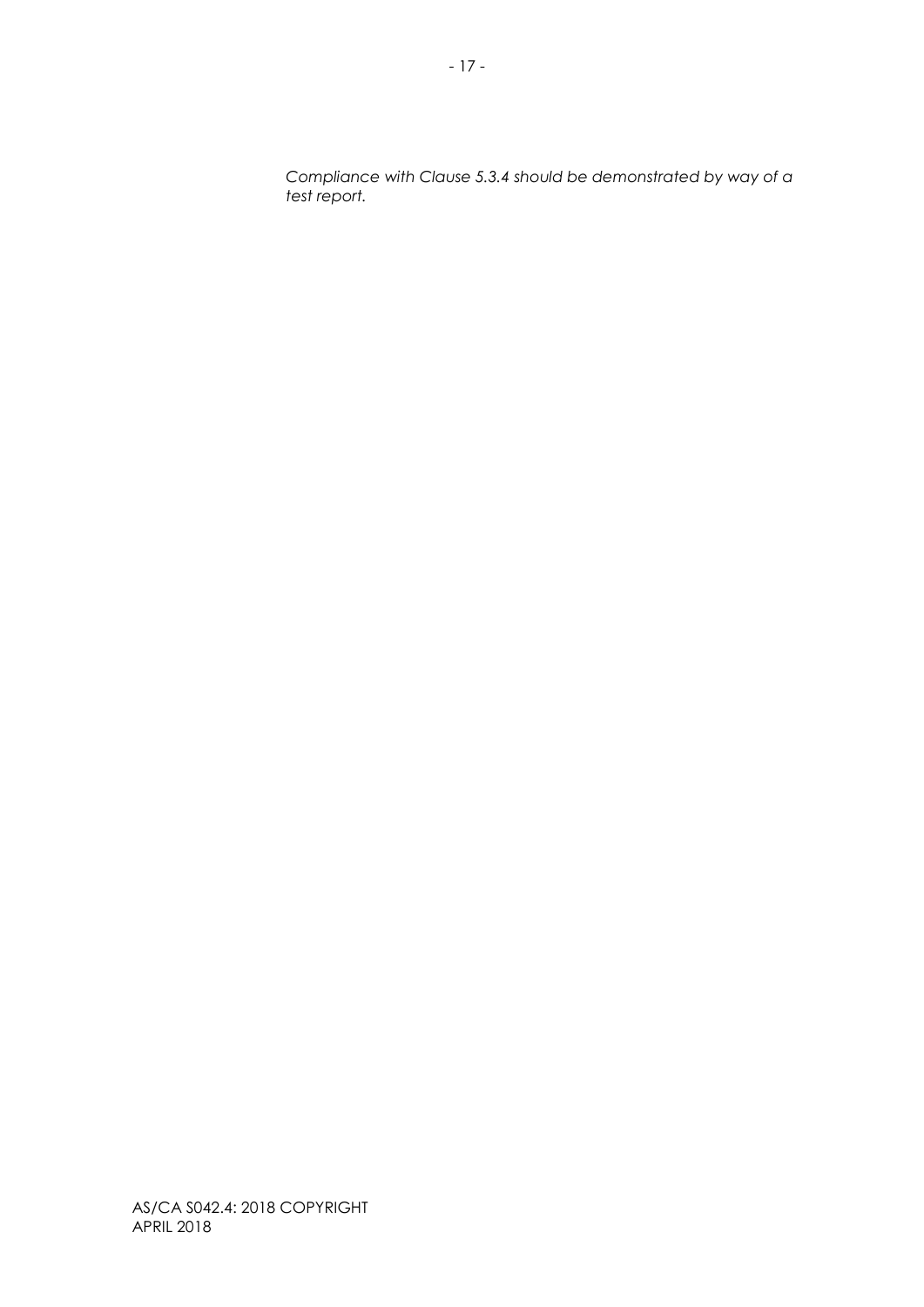## <span id="page-24-1"></span><span id="page-24-0"></span>**6 TESTING**

## **6.1 Verification of compliance with requirements**

Compliance with all mandatory requirements in this AS/CA Standard is to be verified. This may be done by direct measurement, modelling and analysis, operation or inspection.

Methods for demonstrating compliance of CE with the requirements clauses specified in this AS/CA Standard are described in the requirements clauses and in the referenced Standards.

Verification of compliance with the referenced standards may be confirmed by test reports to later versions of the referenced standards provided that all clauses of the referenced standards are shown to be met.

Alternative methods of demonstrating compliance to those described may be used if the risk of passing non-compliant CE is not increased because of increased measurement uncertainty.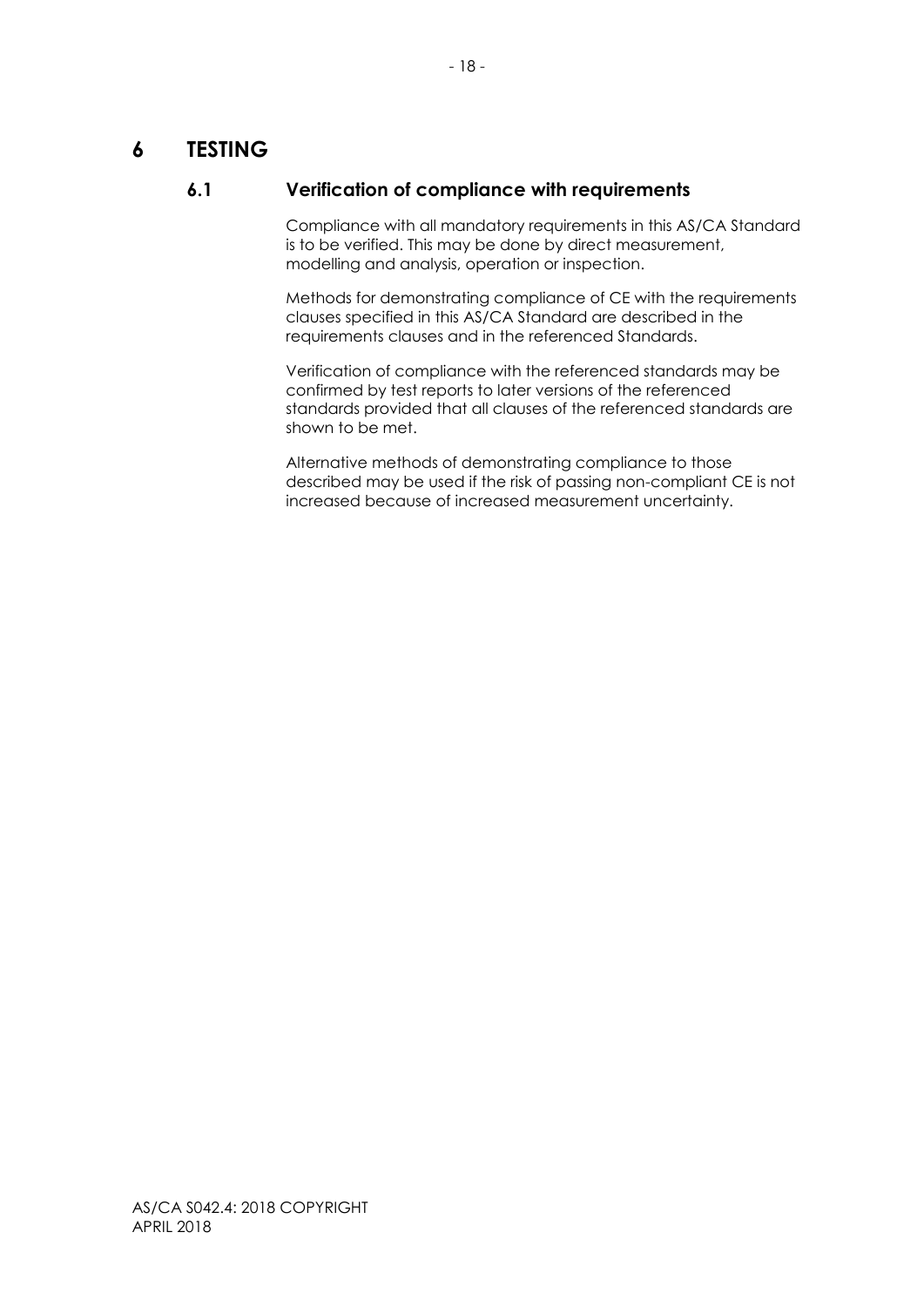## <span id="page-25-0"></span>**PARTICIPANTS**

The Working Committee responsible for the revisions made to this Standard consisted of the following organisations:

| Organisation                 | Membership |
|------------------------------|------------|
| <b>ACMA</b>                  | Non-Voting |
| Apple                        | Voting     |
| Comtest Laboratories         | Voting     |
| Hewlett Packard              | Voting     |
| Huawei                       | Voting     |
| Market Access                | Voting     |
| Motorola Mobility            | Voting     |
| Samsung                      | Votina     |
| Singtel Optus                | Voting     |
| Stanimore                    | Non-Voting |
| Telstra                      | Voting     |
| Vodafone Hutchison Australia | Voting     |

This Working Committee was chaired by Steve Vodicka of Telstra. Mike Johns of Communications Alliance provided project management support.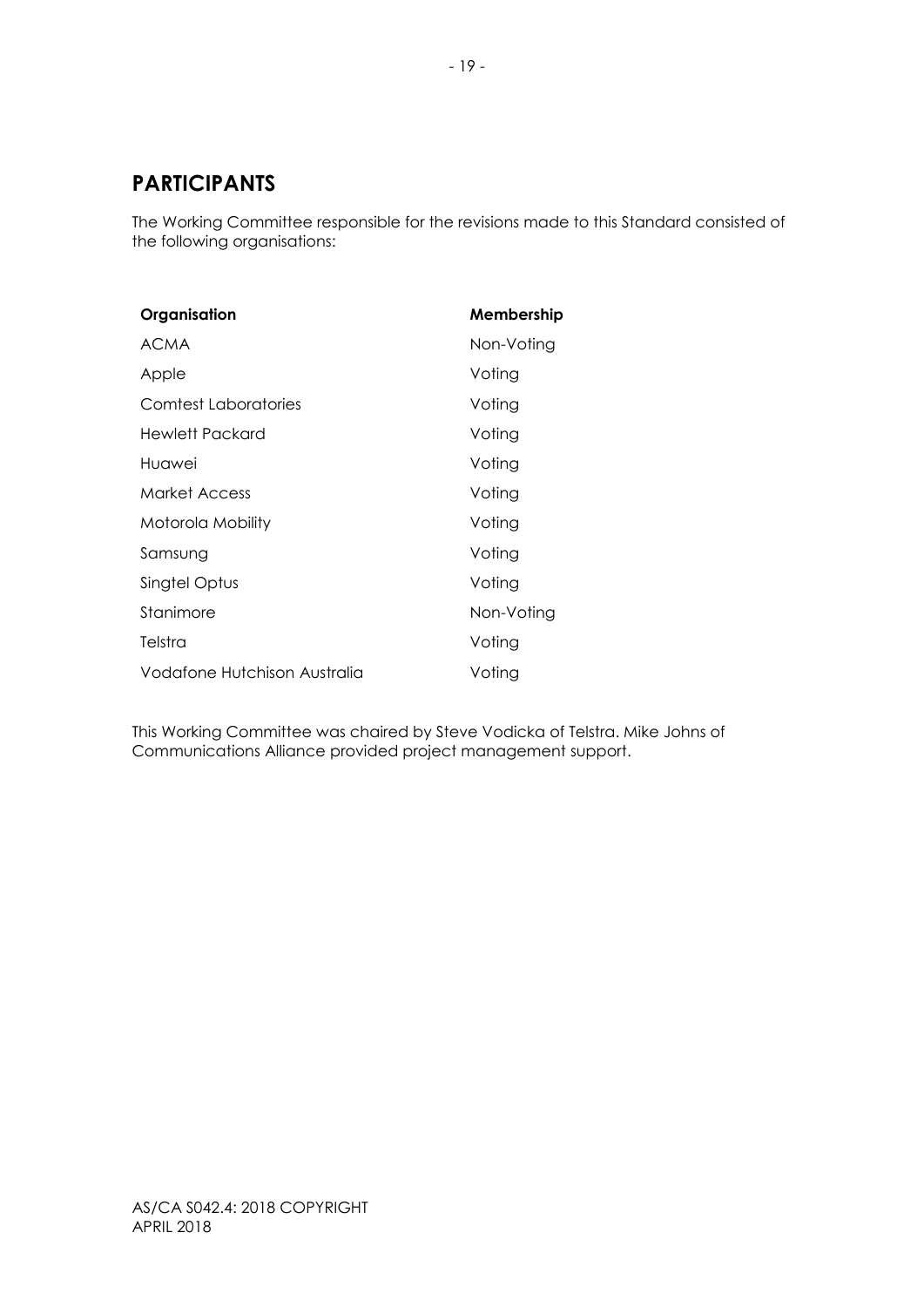Communications Alliance was formed in 2006 to provide a unified voice for the Australian communications industry and to lead it into the next generation of converging networks, technologies and services.

In pursuing its goals, Communications Alliance offers a forum for the industry to make coherent and constructive contributions to policy development and debate.

Communications Alliance seeks to facilitate open, effective and ethical competition between service providers while ensuring efficient, safe operation of networks, the provision of innovative services and the enhancement of consumer outcomes.

It is committed to the achievement of the policy objective of the *Telecommunications Act 1997* - the greatest practicable use of industry self-regulation without imposing undue financial and administrative burdens on industry.